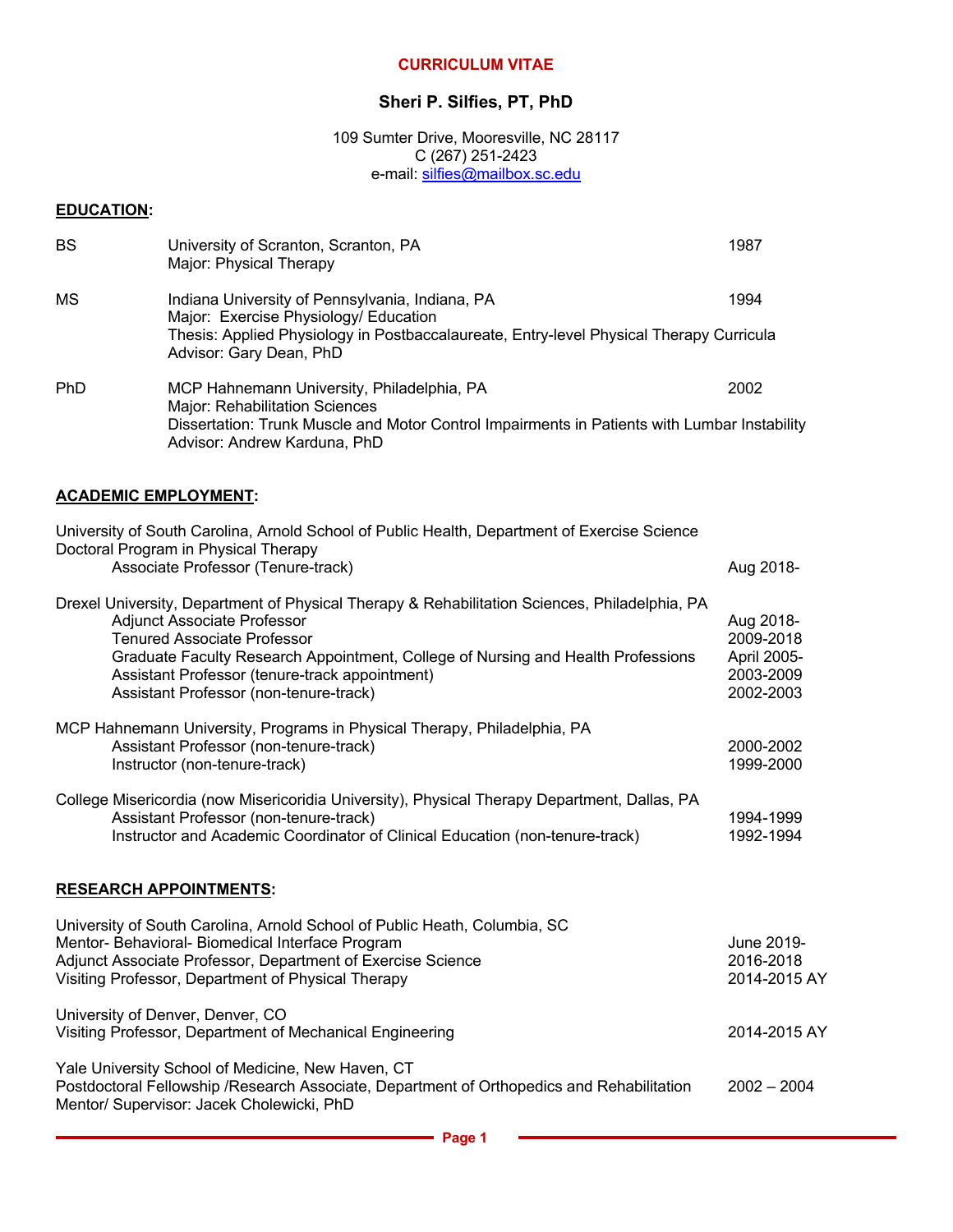# **CLINICAL EMPLOYMENT:**

| Drexel University Physical Therapy Practice (consultant and treating therapist)                                                                                                                          | 2007-2018                |
|----------------------------------------------------------------------------------------------------------------------------------------------------------------------------------------------------------|--------------------------|
| Per Diem Staff Physical Therapist, Allied Services Rehabilitation, 1992 -1994, Consultant                                                                                                                | 1994-1999                |
| Allegheny & Chesapeake Physical Therapist, Inc., Johnstown, PA<br>Clinical Director/ Director of Craniomandibular Dysfunction Program<br>Center Coordinator of Clinical Education and Education Director | 1988-1992<br>1990 - 1992 |
| East Hills Rehabilitation and Fitness Institute, Johnstown, PA<br><b>Staff Physical Therapist</b>                                                                                                        | 1987-1988                |

# **PROFESSIONAL LICENSURE/REGISTRATION:**

Pennsylvania: Physical Therapist -PT 006279-L (by examination, 1987)

South Carolina: Physical Therapy PT 9093 PT (by transfer, 2018)

APTA: Board Certified Clinical Specialist in Orthopedic Physical Therapy (1995 - 2005)

# **HONORS AND AWARDS:**

| APTA, Section on Research, Traveling Fellowship Award                                       | 2014-2015   |
|---------------------------------------------------------------------------------------------|-------------|
| Alpha Eta National Honor Society, Faculty Inductee                                          | May 2008    |
| ISSLS Prize Low Back Pain Research, International Society for the Study of the Lumbar Spine | 2005        |
| Foundation for Physical Therapy Research Doctoral Scholarship                               | 1997 - 1998 |

# **TEACHING:**

# **University of South Carolina**

| PHYT 701 Human Musculoskeletal and Gross Anatomy | (DPT)     | <b>Fall Course</b>   |
|--------------------------------------------------|-----------|----------------------|
| <b>EXSC 755 Applied Human Biomechanics</b>       | (MS, PhD) | <b>Spring Course</b> |
| PHYT 888 Research Project in Physical Therapy    | (DPT)     |                      |
| EXSC 499 Independent Research Study              | (UG)      |                      |
| BIOL 399 Independent Research Study              | (UG)      |                      |
| <b>EXSC 798 Project in Exercise Science</b>      | (MS)      |                      |
|                                                  |           |                      |

# **Drexel University**

# **Entry-Level Doctor of Physical Therapy Program**

Evidence-based Practice (director/instructor) Kinesiology (director/ instructor) Orthopedic Spine (director/ instructor) Musculoskeletal Tissue Pathology (course director/ instructor) Biomechanics (director /instructor) Clinical Topics in Spinal Rehabilitation (course director/ instructor) Applied Biomechanics (course director/ instructor) Human Gross Anatomy (instructor) Research Practicum (mentor) Final Project (mentor)

# **Post-Professional Doctor of Physical Therapy**

Applied Tissue Biomechanics (director/ instructor) Clinical Topics in Spinal Rehabilitation (director/ instructor) Evidence-based Rehabilitation (director/instructor)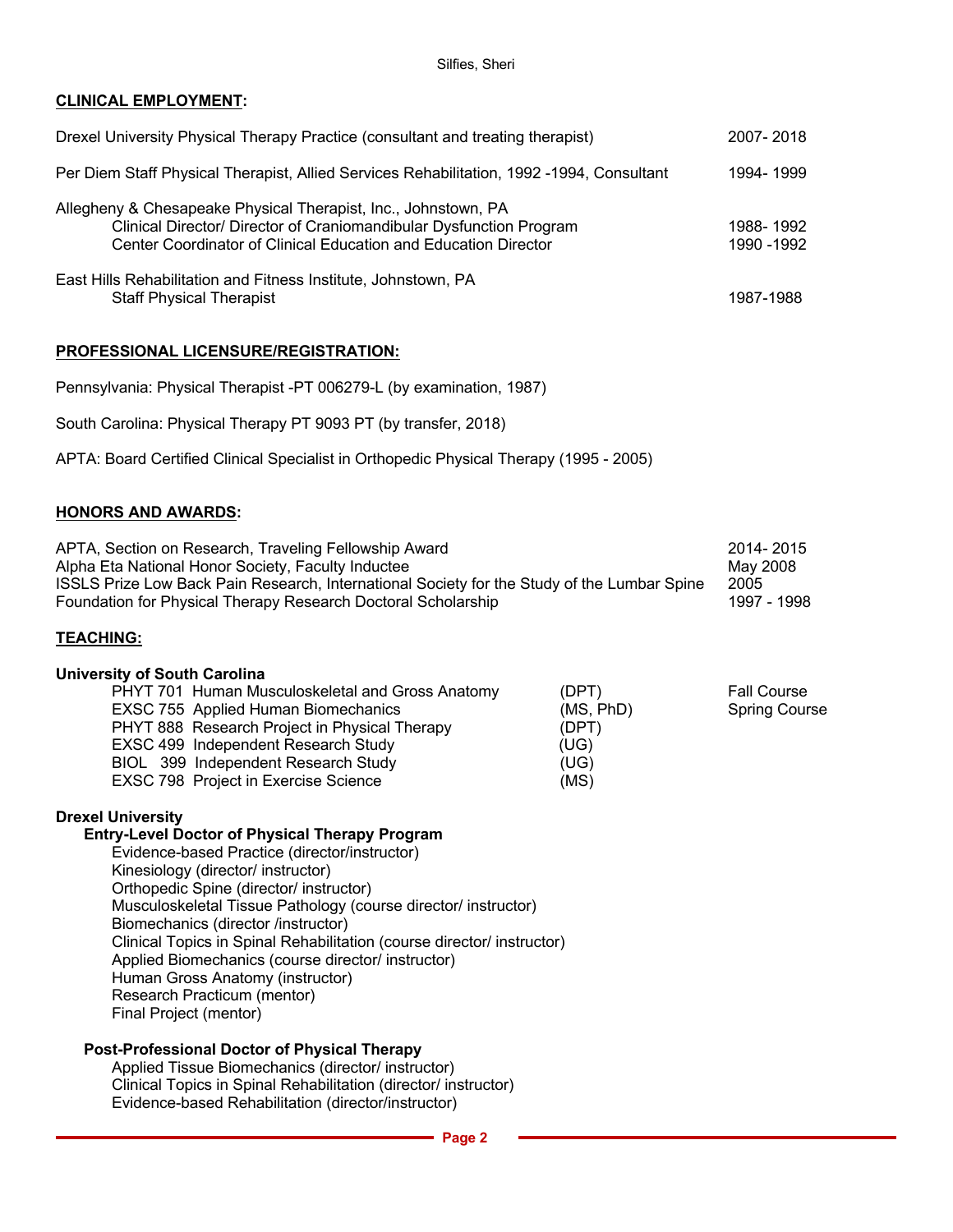# **DHSc in Rehabilitation Sciences**

Application of Evidence to Practice (director/instructor) Spinal Rehabilitation (instructor) Research Practicum (mentor) Clinical Question Development (mentor) Scholarship I, II, III (mentor)

# **PhD in Rehabilitation Sciences**

Biomechanics I (director / instructor) Foundations of Rehabilitation Research (director/ instructor) Independent Study (mentor) Research Practicum (mentor) Teaching Practicum (mentor) Dissertation Research (mentor)

# **Drexel School of Medicine**

# **PhD Neuroscience/ Neuroengineering**

Motor Systems (lecturer)

# **Misericordia University**

Human Gross Anatomy (director/ instructor) Analysis of Human Movement/ Movement Science (director/ instructor) Clinical Science I (Musculoskeletal- extremity and spine) (series director/ instructor) Clinical Decision Making (director/ instructor) Special Topics (course director/ instructor) Advanced Joint Anatomy and Biomechanics (cadaver course)

# **RESEARCH SUPERVISION:**

# **University of South Carolina**

# **Postdoctoral Fellowship**

**Current Courtney Butowicz, PhD, CSCS** 2018-

K99/R00 **Impact Score 38** 6/2019 Linking Cortical Sensorimotor Changes to Impaired Movement Control in Lower Limb Amputees

# **Doctoral Degree**

**PhD Dissertation Chair Current**

# **Committee Member**

**Current** Charles Smith, MS, CSCS 1/2020- Candidacy Status Proposal Defense

# **Graduated**

Max Jordon, PT, DPT (University of South Carolina) 2014-2019 Candidacy Status 3/2016 Proposal Defense 5/2017 University of South Carolina Mentor: Paul Beattie, PT, PhD Title: Effects of Spinal Manipulation on Somatotopic Organization in Individuals With Low Back Pain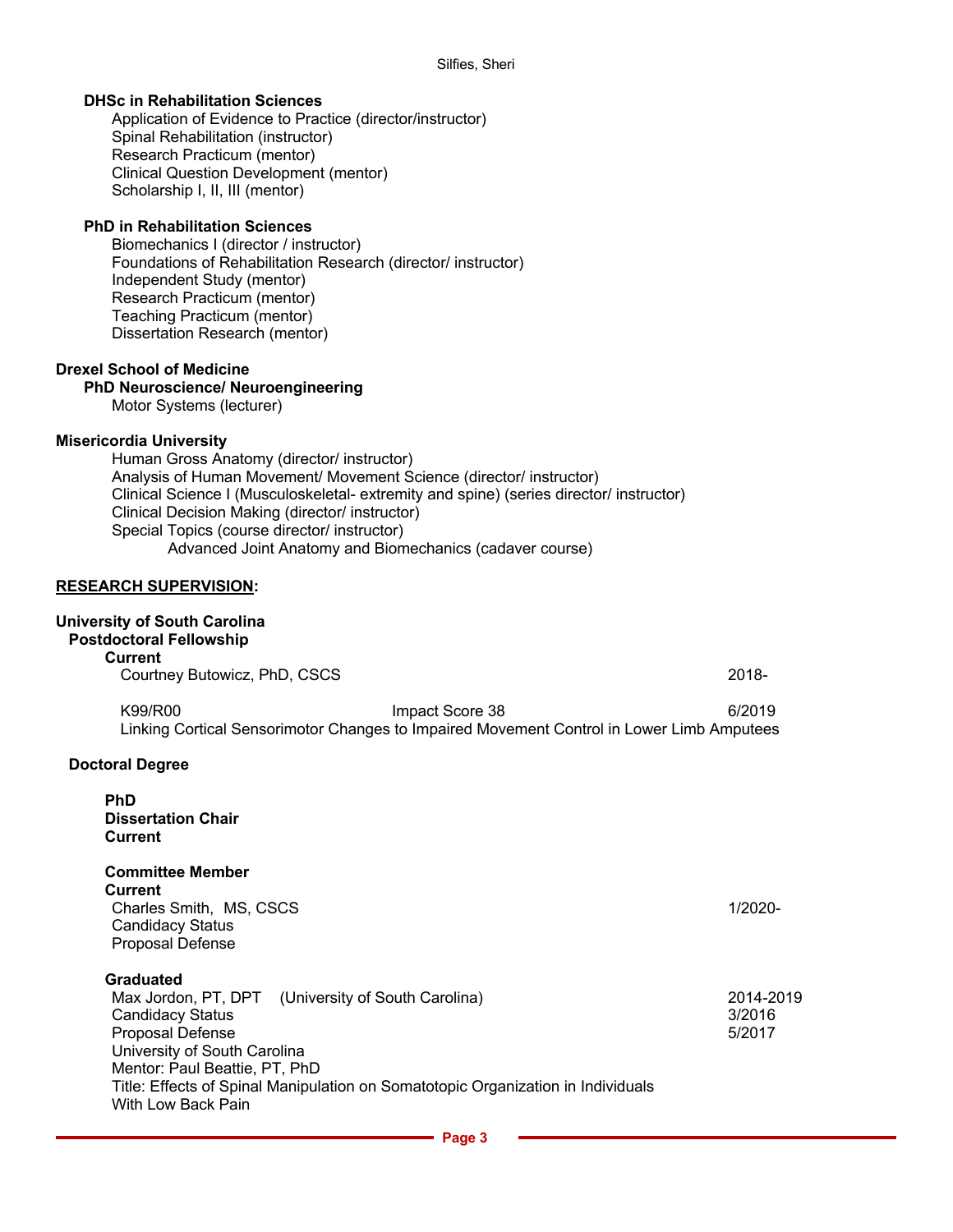| Grants: 1 submitted, 1 funded -Orthopaedic Section APTA<br>Faculty: University of Tennessee                                                                                                                                                                                                                     |                                                  |
|-----------------------------------------------------------------------------------------------------------------------------------------------------------------------------------------------------------------------------------------------------------------------------------------------------------------|--------------------------------------------------|
| <b>Doctor of Physical Therapy</b><br><b>Current</b>                                                                                                                                                                                                                                                             |                                                  |
| <b>Committee Chair</b><br>J. Kutcha, C. Powell, and O. Williams<br>Project: Association between Extensor Muscle Force Control and Temporary Low Back Pain Development during<br>the Prolong Standing Test in Healthy Adults                                                                                     | 2018-                                            |
| <b>Committee Member</b><br>Jordan Bartholf, John Snyder, Elyse Douglas<br>Project: The Association Between Previous Injury, Lower Extremity Motor Competency, Mental Health and Injury<br>Prediction in Reserve Officers' Training Corps Cadets<br>Co-mentor with Dr. Arnot                                     | 2019-                                            |
| W. Austin, D. Wiles, and T. DeHaven<br>Project: Predicting Lower Extremity Injury in U of SC ROTC: A Preliminary Study<br>Co-mentor with Dr. Arnot                                                                                                                                                              | 2018-                                            |
| <b>Graduated</b><br>Keira Everatt and Allison Goodwin<br>Project: The Effect Of Abnormal Morphology Of Trunk Muscles On Low Back Pain:<br>A Systematic Review<br><b>Committee Member</b>                                                                                                                        | 2017                                             |
| <b>Masters Research Projects</b><br>Jacob Moore<br>Project: Measurement Properties of Strength Testing Methods and Devices for Lower Limb Muscles                                                                                                                                                               | 12/2019-                                         |
| Andrew Jacobs<br>Project: Development and Reliability of a Force Matching Protocol for Trunk Extensor Muscles                                                                                                                                                                                                   | 1/2020-                                          |
| <b>Undergraduate Research Supervision</b><br>Kerrigan Sunday (Biomed Eng)<br>Honors College Surf Grant (10/19/19-6/30/20)                                                                                                                                                                                       | $1/2019 -$                                       |
| Stephanie Hals (Biology)<br>Alexa Bellias<br>(Biology)<br>(Exer Sci)<br><b>Holly Bennett</b><br>Lauren Palmariello (Biology/Sports Management)                                                                                                                                                                  | $8/2019 -$<br>$8/2019 -$<br>9/2019-<br>10/2019 - |
| <b>Drexel University</b>                                                                                                                                                                                                                                                                                        |                                                  |
| Doctoral Degree (PhD/DHSc) in Rehabilitation Sciences                                                                                                                                                                                                                                                           |                                                  |
| <b>Dissertation Chair</b>                                                                                                                                                                                                                                                                                       |                                                  |
| <b>Current</b><br>Travis Pollen, MS<br><b>Candidacy Status</b><br>Proposal Defense<br>Title- A Multifactorial Model of Risk Factors for Non-Contact Musculoskeletal Injury<br>in Collegiate Swimmers: A Prospective Study<br>Manuscripts: 2 published, 2 in progress<br><b>Abstract: 5 National Conferences</b> | 2016-<br>04/2018<br>02/2019                      |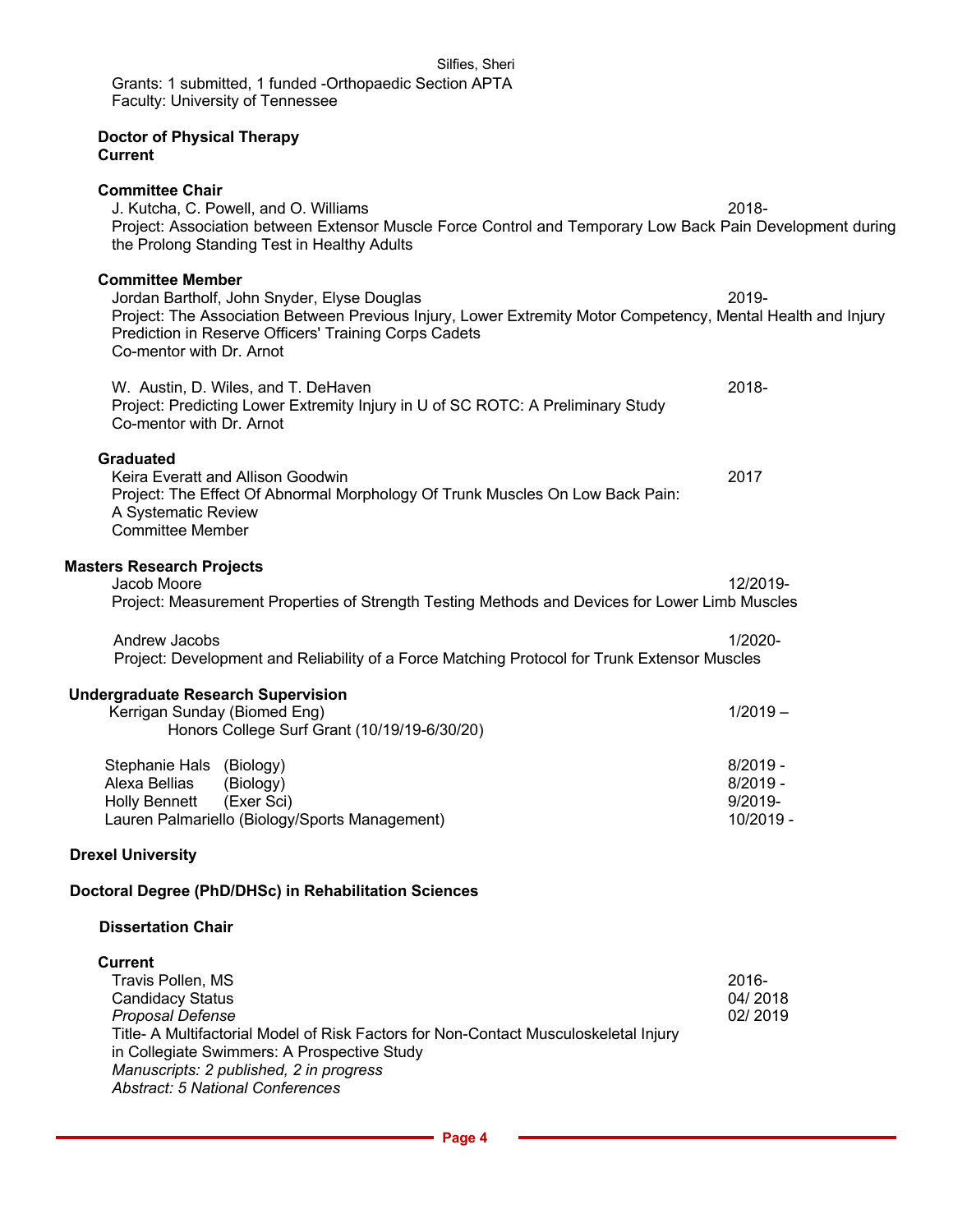| Silfies, Sheri                                                                                                                                                                                                                                                                                                                                                                                                                                                |                                              |
|---------------------------------------------------------------------------------------------------------------------------------------------------------------------------------------------------------------------------------------------------------------------------------------------------------------------------------------------------------------------------------------------------------------------------------------------------------------|----------------------------------------------|
| Graduate College Doctoral Fellowship (Gold)<br>"The Science of Core Training and Injury Prevention," Fitness and Fishnets Podcast                                                                                                                                                                                                                                                                                                                             | 2016-18<br>2019                              |
| Eric Folkins, PT, DPT, OCS, CSCS<br><b>Candidacy Status</b><br>Proposal Defense<br>Title- Clinical Tests Predictive of Temporary Low Back Pain Development During<br>Prolonged Standing In Healthcare Students<br><b>Abstract: 5 National Conferences</b>                                                                                                                                                                                                     | $2016 -$<br>07/2018<br>09/2019               |
| Academy of Physical Therapist Education- 2020 Adopt-a-Doc grant winner                                                                                                                                                                                                                                                                                                                                                                                        | 12/2019                                      |
| <b>Graduates</b><br>Scott Biely, DPT, PhD, OCS, MTC<br>Graduation<br><b>Candidacy Status</b><br>Title: Identifying the Subgroup of Patients with Mechanical Low Back Pain that have<br>Clinical Lumbar Instability<br>Manuscripts: 3 published<br>Abstracts: 7 National Conferences; 1 International Conference; 1 Invited Presentation<br>Grants: 2 submitted; 1 funded<br>Faculty: Neumann University                                                       | 2004 - 2012<br>05/2012<br>05/2008            |
| Rupal Mehta, PT, PhD<br>Graduation<br><b>Candidacy Status</b><br>Title: Effects of Lumbar Stabilization Exercises on Trunk Postural Control, Strength<br>and Endurance in a Subgroup of Patients with Nonspecific Low Back Pain Attributed<br>to Motor Control Impairment<br>Manuscripts: 3 published<br>Abstracts: 4 National Conferences; 1 International Conference<br>Grants: 1 submitted, not funded<br>Clinical Researcher: Baida Home Health, Delaware | 2005 - 2012<br>10/2012<br>09/2009            |
| Peemongkon Wattananon, PT, PhD<br>Graduation<br><b>Candidacy Status</b><br>Proposal Defense<br>Title: Movement Coordination Impairment in Non-Specific Low Back Pain:<br>Understanding Aberrant Kinematic Patterns and Our Ability to Change Them<br>Manuscripts: 5 published<br>Abstract: 4 National Conferences, 2 International Conferences<br>Grants: 2 submitted, not funded<br>Faculty: Mahidol University, Thailand                                    | 2008 - 2014<br>04/2014<br>09/2011<br>05/2013 |
| Bryan Spinelli, PT, PhD, OCS, CLT#<br>Graduation<br><b>Candidacy Status</b><br>Proposal Defense<br>Title: Shoulder Girdle Impairments Associated with Breast Cancer Survivors<br>Manuscript: 4 published<br><b>Abstracts: 5 National Conferences</b><br>Grants: 3 submitted, 2 funded<br>Awards: Drexel University Outstanding Promise Award<br>Faculty: Thomas Jefferson University, Philadelphia, PA                                                        | 2007-2016<br>06/2016<br>06/2009<br>11/2012   |
| Won Sung, DPT, PhD<br>Graduation                                                                                                                                                                                                                                                                                                                                                                                                                              | 2010 - 2016<br>06/2016                       |

**Page 5**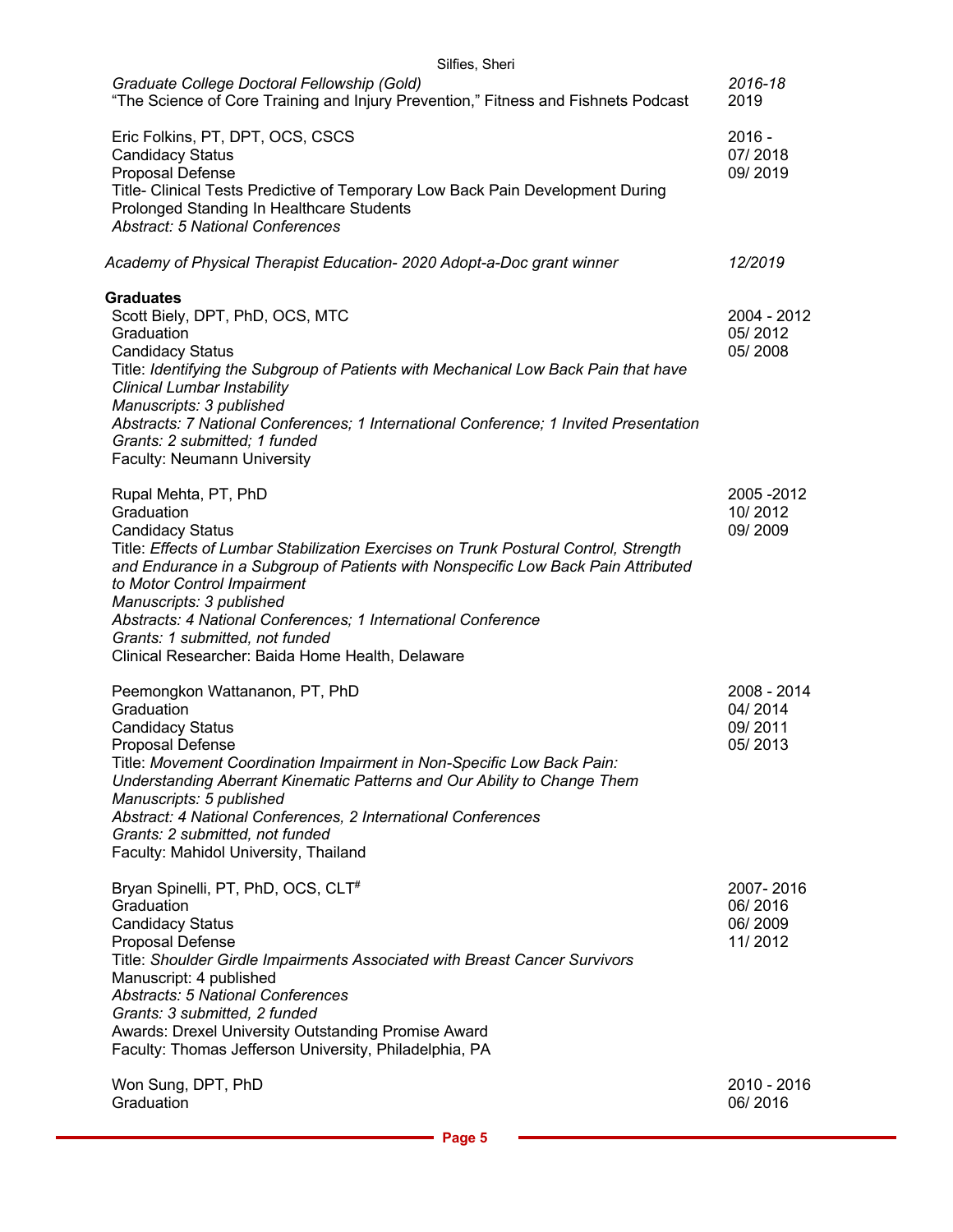| <b>Candidacy Status</b><br>Proposal Defense<br>Title: Validation of Clinical Tests Used to Identify Patients Who Would Benefit From<br>Trunk Stabilization Exercises: Preliminary Steps to Refine Test Interpretation and<br><b>Improve Intervention Prescription</b><br>Manuscripts: 2 published<br><b>Abstract: 11 National Conferences</b><br>Grants: 1 submitted, not funded<br>Clinical Researcher: University of Pennsylvania, Good Shepherd Penn Partners<br>Adjunct Faculty: Arcadia University & Drexel University | 01/2012<br>04/2015                                    |
|-----------------------------------------------------------------------------------------------------------------------------------------------------------------------------------------------------------------------------------------------------------------------------------------------------------------------------------------------------------------------------------------------------------------------------------------------------------------------------------------------------------------------------|-------------------------------------------------------|
| Courtney Butowicz, PhD, CSCS<br>Office of Graduate Student Fellowship<br>Graduation<br>Candidacy Status<br>Proposal Defense<br>Working title- Comprehensive Performance Based Movement Screening Tool for Athletes<br>Manuscripts: 12 published<br>Abstracts: 5 National, 1 International Conference<br>Awards: Drexel University Research Excellence Award<br>Postdoctoral Fellow: Walter Reed Medical Center, Washington, DC<br>Postdoctoral Fellow: University of South Carolina, SC                                     | 2012-2016<br>2012-13<br>06/2016<br>01/2014<br>09/2015 |
| Marisa Pontillo, DPT, PhD, SCS#<br>Graduation<br>Candidacy Status<br>Proposal Defense<br>Title- The Relationship between Core Stability and Shoulder Injuries in Athletes<br>Manuscripts: 5 published<br><b>Abstract: 4 National Conferences</b><br>Grants: 1 submitted; 1 funded<br>Clinical Researcher: University of Pennsylvania, Good Shepherd Penn Partners                                                                                                                                                           | 2009-2016<br>06/2016<br>08/2012<br>12/2013            |
| rtation Committee Member                                                                                                                                                                                                                                                                                                                                                                                                                                                                                                    |                                                       |

# **Disse**

| Current<br>Mary Whitten, PT, DPT, CHT<br><b>Candidacy Status</b><br>Proposal Defense<br>Title- A Delphi Study Establishing Consensus In The Therapeutic Management<br>Of Post-trauamtic Elbow Stiffness | $2014 -$<br>12/2017<br>02/2019 |
|---------------------------------------------------------------------------------------------------------------------------------------------------------------------------------------------------------|--------------------------------|
| <b>Graduates</b>                                                                                                                                                                                        |                                |
| Anne Galgon, PT, PhD, NCS                                                                                                                                                                               | 2002 - 2009                    |
| Title: Postural Learning during Practice of a Sequential Reaching Task<br><b>Drexel University PhD</b>                                                                                                  | 06/2009                        |
| Faculty: University of the Sciences, Philadelphia                                                                                                                                                       |                                |
| Elizabeth Wang-Hsu, PT, PhD                                                                                                                                                                             | 2006-2015                      |
| Title: Effectiveness of Impairment-Specific Exercise Intervention in Reducing                                                                                                                           |                                |
| <b>Fall Risk for Older Adults</b>                                                                                                                                                                       | 6/2015                         |
| <b>Drexel University PhD</b><br>Manuscripts: 2 in progress                                                                                                                                              |                                |
| <b>Abstract: 2 National Conferences</b>                                                                                                                                                                 |                                |
| Grants: 3 submitted; 1 funded                                                                                                                                                                           |                                |
| Research Clinician: University of Pennsylvania, Good Shepherd Penn Partners                                                                                                                             |                                |
| Dwight Higgins, PhD                                                                                                                                                                                     | 2009-2015                      |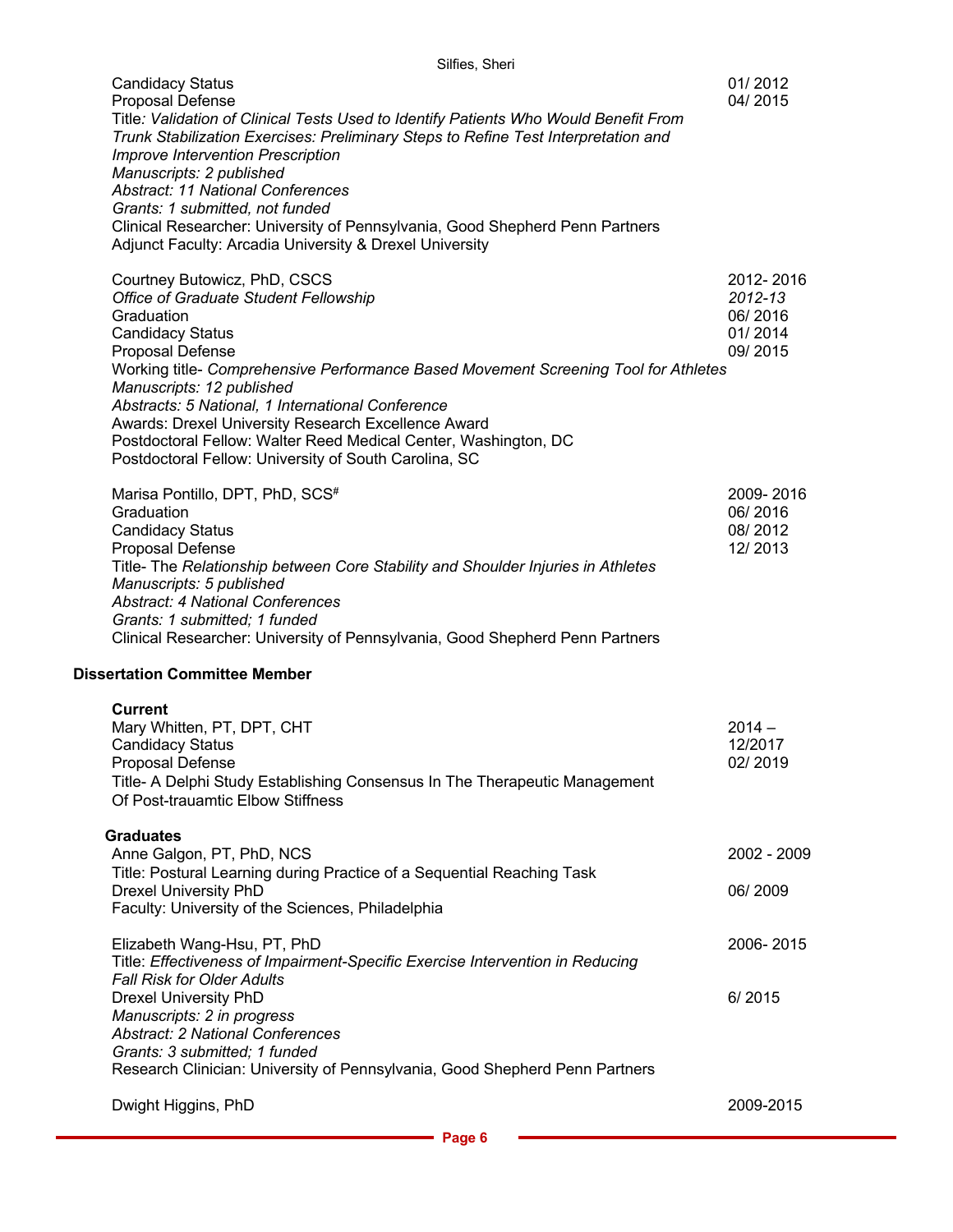Drexel University, College of Medicine Neurobiology and Anatomy Department, PhD Mentor: Michele Lemay, PhD Title: *Locomotor Recovery Adaptations to Walking on Graded Surfaces in the Spinal Cat* Faculty: Wilmington University

Han Chen, MD, MPH, PhD 2011-2017 Drexel University PhD 6/ 2017 Title: *Performance-Based Assessment Framework for Community-Dwelling Older Adults* Mentor: Susan Smith, PT, PhD *Abstract: 3 International and National Conferences Manuscripts: 1 published, 1 in review* MD Researcher: Department of Rehabilitation Medicine*,* Southwest Hospital – Army Medical University

Nathaniel Bridges, PhD 2013-2017 Biomedical Engineering, Science and Health Systems Mentor: Karen Moxon, PhD; Drexel Neurorobotics Lab Title: *Developments Towards Postural-centric Brain Machine Interfaces* Postdoctoral Fellow: Center for the Intrepid

Jonathan Garcia 2014-2017 Candidacy Status 8/ 2015 Proposal Defense 9/ 2016 Biomedical Engineering, Science and Health Systems Mentor: Karen Moxon, PhD; Drexel Neurorobotics Lab Grants: DOE GAANN grant – Drexel iCare for Healthcare GAANN Fellow (secondary mentor) *Status: Transferred to another Drexel degree program*

# **Doctor of Physical Therapy- Graduate Research Projects Advised**

| Graduated<br>Cunningham, Dougherty, Kaka<br>DPT Project: Item Inter-rater reliability on Drexel Dancer Performance Screening Tool<br>(Ebaugh, Butowicz, Silfies mentors) | 2016        |
|--------------------------------------------------------------------------------------------------------------------------------------------------------------------------|-------------|
| Caffaro, Paster, Wylie<br>DPT Project: Development and Training of the Movement Assessment Screening Tool<br>(Ebaugh, Butowicz, Tomaszewski, Silfies mentors)            | 2016        |
| Chisch, Pecoraro<br>DPT Project: Pilot research on novel strength testing device.<br>(Goodstadt, Silfies mentors)                                                        | 2016        |
| Josh Lamb, DPT<br>Project: Use of lumbar stabilization and leg strengthening to treat low back<br>pain in a male construction worker                                     | 2014        |
| Michael Roberto, DPT<br>Project: Use of NMES alone to lumbar paraspinals decreases pain while improving<br>function and performance: a case study                        | 2013        |
| Magda Southard, SPT, and Julie Wagner, SPT<br>Project: Lumbar Stabilization Exercises: Home Exercise Video                                                               | 2009-2011   |
| Michael Alex Haddad, DPT                                                                                                                                                 | 2008 - 2010 |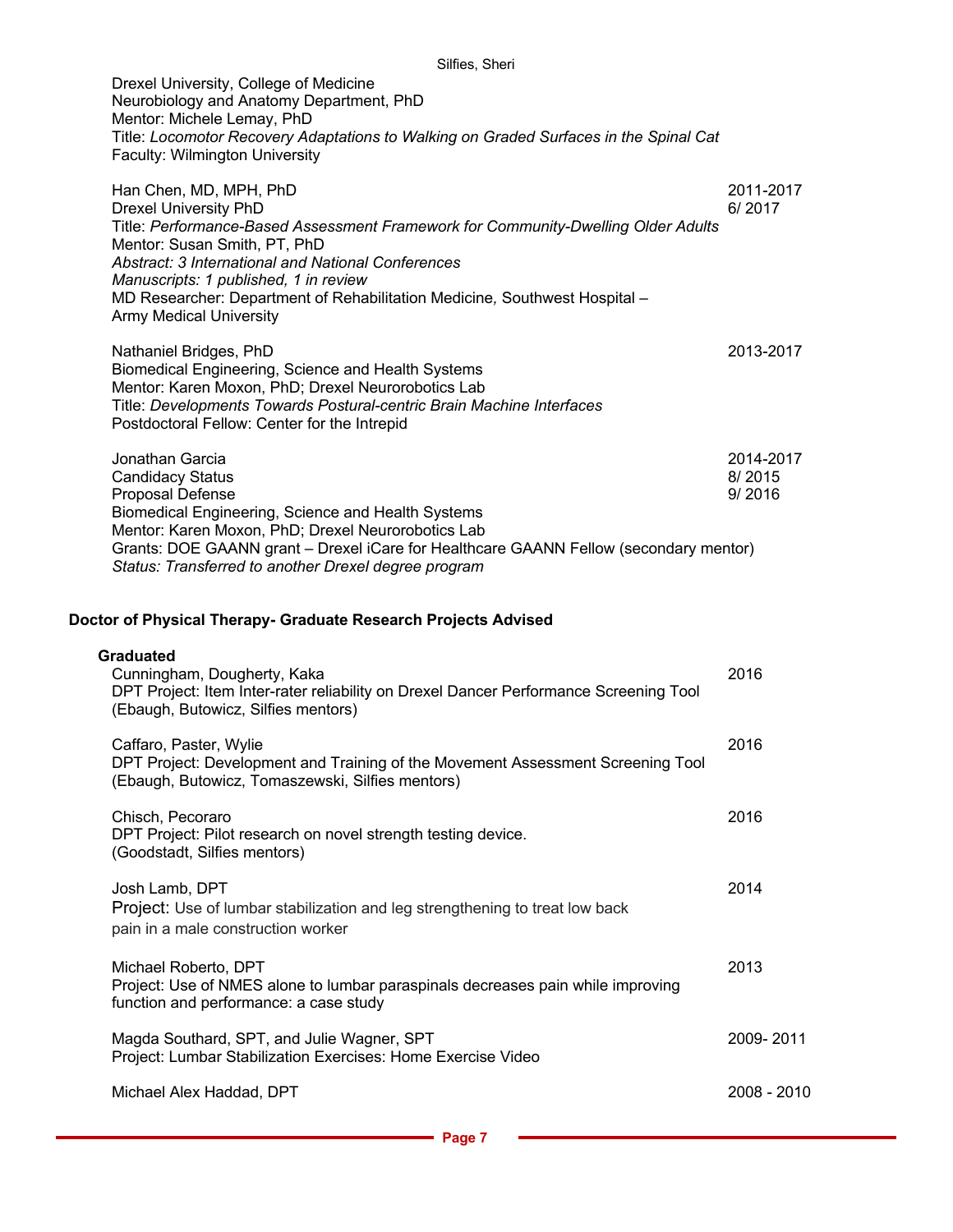Project: Sagittal Plane Kinematics of the Thoracic Spine during Forward Bending: A Pilot Study

| Austin Ream, DPT<br>Project: Kinematic Patterns during Forward Bending Motion<br>Abstracts: 1 National conference                                                                                   | 2007 - 2008 |
|-----------------------------------------------------------------------------------------------------------------------------------------------------------------------------------------------------|-------------|
| Janelle Mongan, DPT<br>Project: Clinical Utility of an Automatic Blood Pressure Cuff for Determining<br>Ankle-Brachial Index: A Case Series                                                         | 2005 - 2006 |
| Andrew Seo, DPT<br>Project: Trunk Extensor Muscle Imbalances in Chronic Low Back Pain Patients<br>with Degenerative Disc Disease<br>Abstracts: 1 National Conference                                | 2004 - 2005 |
| Becky Austerer, DPT<br>Project: Clinical and Biomechanical Changes of Neuromuscular Impairments in a<br>Patient with Clinical Lumbar Instability: A Case Report<br>Abstracts: 1 National Conference | 2004 - 2005 |
| Shawn Maloney, DPT<br>Project: Dynamic Lumbar Stabilization Using a Motor Learning Paradigm<br>for the Treatment of a Patient with Clinical Spinal Instability: A Case Report                       | 2003 - 2004 |

# **Physical Therapy Orthopaedic Residency Research Projects Advised** (Resident)

Piggott A, Goodstadt N. Ramakrishnan A, Balasubramanion S, **Silfies SP.** (2018) Test-retest reliability and concurrent validity of a novel portable adaptable strength testing device. *J Ortho Sports Phys Ther*, 48(1):A165-66

Green, R, Sullivan, C, Butowicz, C\*, **Silfies, SP** (2017) Normative Data for Clinical Tests of Core Stability. *J Ortho Sports Phys Ther*, 47(1)A182

Hagan, J, Maschi, R, Goodstadt, N, **Silfies, SP**. (2015) Neuromuscular Electrical Stimulation To The Lumbar Multifidus In Combination With a Novel Function-Specific Core Stabilization and Trunk Strengthening Program: A Case Report**.** *J Ortho Sports Phys Ther*, 45(1)A114

Roberto, M, Goodstadt, N, **Silfies, SP**. (2015) NMES to the lumbar multifidus in conjunction with trunk stabilization exercises returns patient to a high level of competition following an L4-L5 microdiscectomy. *J Ortho Sports Phys Ther*, 45(1)A21

# **Masters Degree in Rehabilitation Sciences**

#### **Committee Chair**

**Graduates**

| urauuales                                                                       |             |
|---------------------------------------------------------------------------------|-------------|
| Heather Smith, PT, MHS, OCS                                                     | 1999 - 2002 |
| Title: The Use of Dynamic Lumbar Stabilization Exercise in Acute Low Back Pain: |             |
| A Case Study                                                                    |             |
| Department of Physical Therapy & Rehabilitation Sciences                        |             |
| <b>MCP Hahnemann University</b>                                                 | 12/2002     |
| Abstracts: 1 State Conference                                                   |             |
| Anthony Damiano, PT, MHS, OCS                                                   | 1998 - 2003 |
| Title: The McKenzie Approach to Physical Therapy Diagnosis of Functional Lumbar |             |
| Instability in a 14-Year-Old Male Gymnast: A Case Report                        |             |
| Department of Physical Therapy & Rehabilitation Sciences                        |             |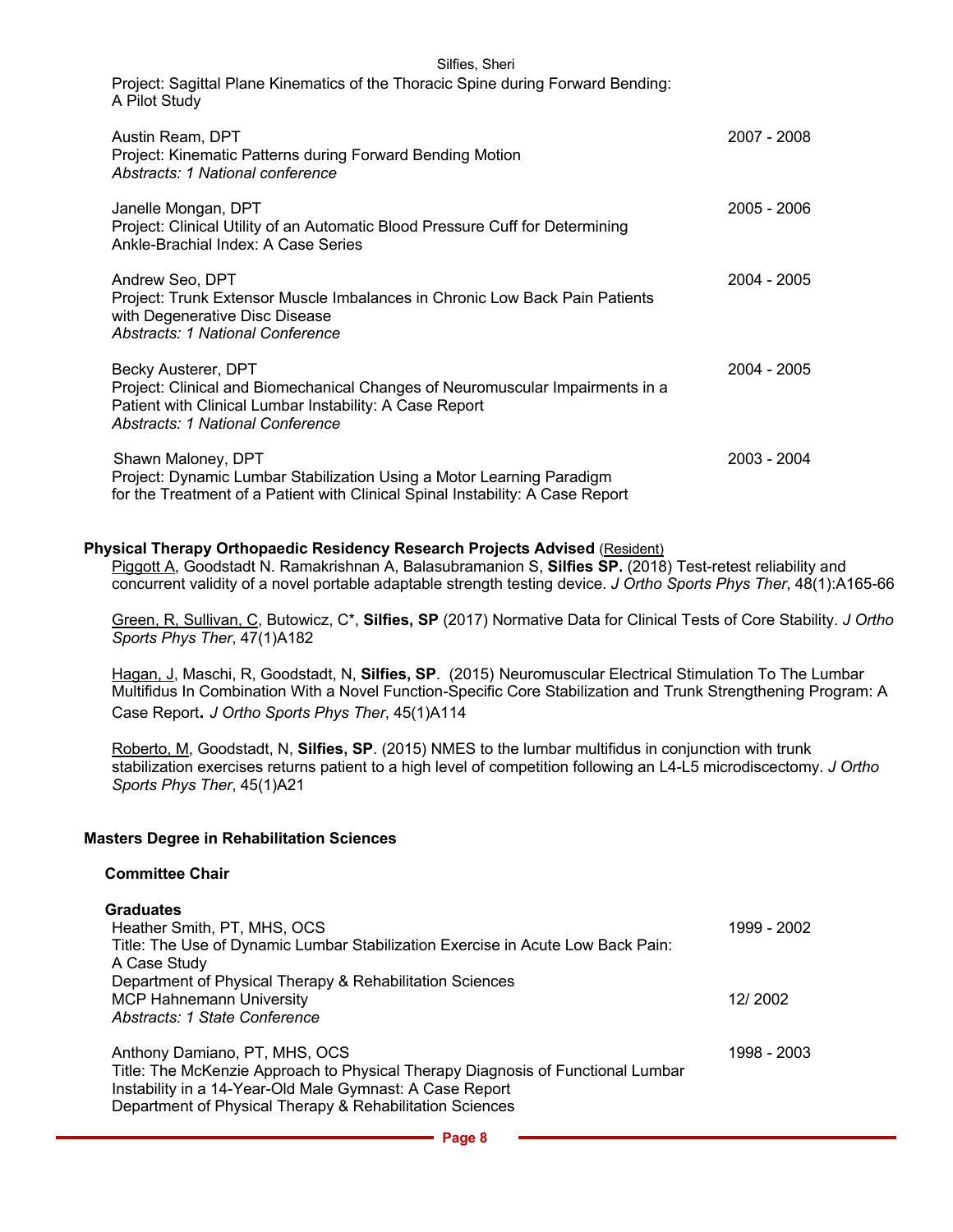|                                                                                                                                                                                                                                                                                                                                       | Silfies, Sheri |                              |
|---------------------------------------------------------------------------------------------------------------------------------------------------------------------------------------------------------------------------------------------------------------------------------------------------------------------------------------|----------------|------------------------------|
| <b>Drexel University</b>                                                                                                                                                                                                                                                                                                              |                | 05/2003                      |
| Anand Bhattacharya, PT, MHS<br>Title: Trunk Control during Standing Reach: Is Control Strategy Altered by<br>Mechanical Low Back Pain?                                                                                                                                                                                                |                | 2005 - 2007                  |
| Department of Physical Therapy & Rehabilitation Sciences<br><b>Drexel University</b><br>Abstracts: 1 National Conference; 1 International Conference<br>Manuscript: 1published                                                                                                                                                        |                | 09/2007                      |
| Evan Ross, MS<br><b>Biomedical Engineering</b>                                                                                                                                                                                                                                                                                        |                | 2006 - 2007<br>06/2007       |
| <b>Undergraduate Research</b>                                                                                                                                                                                                                                                                                                         |                |                              |
| <b>Graduates</b><br>Michael Barkofski, Robert McCollum, Alex Santangelo, Amanda Storm<br>School of Biomechanical Engineering & Sciences<br>Senior Design Project<br>Project: Sensor for Measuring Maximum Isometric Force in Physical Therapy<br><b>Exercise Equipment</b><br>Co-mentors: Sri Balasubramanion, Noel Goodstadt         |                | 2014                         |
| Omkar Baxi, Cong Bai Li, Ian McDonald, Silpa Reedy<br>School of Biomechanical Engineering & Sciences<br>Senior Design Project<br>Project: Designing a control-moment gyroscope to introduce perturbations<br>to an existing trunk control testing apparatus<br>Co-mentor: Dr. Marco Cannella<br>Honorable Mention Award at Graduation |                | 2010                         |
| Rohini Ghatge<br>Health Sciences BS/DPT Program<br>Pennoni Honors College STAR Scholars Program<br>Project: Reliability of Electromyographic Measures of Trunk Neuromuscular Control                                                                                                                                                  |                | 2008                         |
| <b>RESEARCH AND SCHOLARSHIP:</b>                                                                                                                                                                                                                                                                                                      |                |                              |
| <b>ONGOING GRANT FUNDING</b> (* PhD Student; \$ amounts represent total costs)                                                                                                                                                                                                                                                        |                |                              |
| <b>National Institutes of Health/ NICHD</b><br>1.<br>R01 HD095959<br>Linking Altered Cortical Sensorimotor Integration with Movement Impairments in Back Pain<br>Aim 1: Determine the differences in brain activation during sensory stimulation and performance of spinal                                                            | Silfies(Co-PI) | \$1,572,794<br>9/2018-5/2022 |

movement tasks between individuals who have cLBP compared to those in an asymptomatic control group. **Aim 2**: Evaluate the impact of reductions in cortical integration on trunk movement and postural control. **Aim 3**: Explore the association between pain-related cognitive-behavioral measures (e.g., fear of movement, anxiety, depression) and reductions in cortical integration in individuals with cLBP. Impact: Establishing the presence of sensorimotor brain changes, verifying their impact on movement and exploring the moderating effects of painrelated cognitive-behavioral will provide a pathway forward based on important underlying mechanisms of cLBP. Role: Co-PI with Jennifer Vendemia, Department of Psychology, University of South Carolina

Beattie and Stewart are co-investigators with salary support Current Year 2 = \$402.929

|                                                                                | Page 9      |          |                 |
|--------------------------------------------------------------------------------|-------------|----------|-----------------|
| 2. Dean's Grant (Drexel University)<br>College of Nursing & Health Professions | (Wenger PI) | \$10.000 | 11/2019-12/2020 |
| Current Year $2 = $402.929$                                                    |             |          |                 |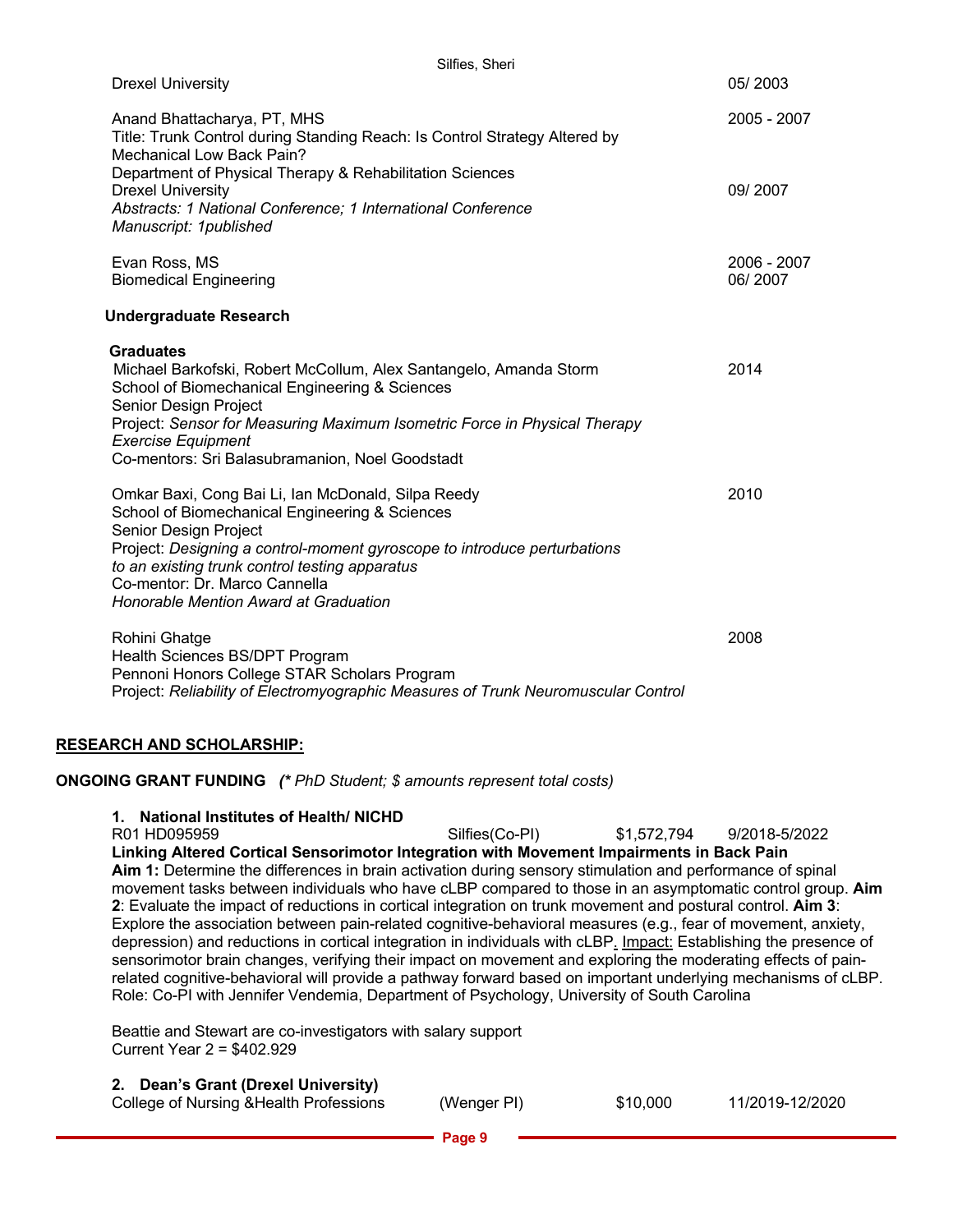|                                                                                                                                                                                                                                                                                                                                                                                                                                                                                                                                                                                                                                                                                                                                                                           | Silfies, Sheri                  |           |               |
|---------------------------------------------------------------------------------------------------------------------------------------------------------------------------------------------------------------------------------------------------------------------------------------------------------------------------------------------------------------------------------------------------------------------------------------------------------------------------------------------------------------------------------------------------------------------------------------------------------------------------------------------------------------------------------------------------------------------------------------------------------------------------|---------------------------------|-----------|---------------|
| Interprofessional Chronic Pain Care: A Train the Trainer Program (3T)<br>Objective: To create a pilot technology platform that will enable high quality beta and feasibility feedback about<br>train the trainer concept and design for interprofessional chronic pain care.<br>Role: Co-I                                                                                                                                                                                                                                                                                                                                                                                                                                                                                |                                 |           |               |
| Current Year = \$10,000 (no salary support)                                                                                                                                                                                                                                                                                                                                                                                                                                                                                                                                                                                                                                                                                                                               |                                 |           |               |
| <b>COMPLETED SUPPORT</b>                                                                                                                                                                                                                                                                                                                                                                                                                                                                                                                                                                                                                                                                                                                                                  |                                 |           |               |
| 1. American Physical Therapy Association<br><b>Clinical Research Grant Program</b><br>Orthopaedic Section, American Physical Therapy Association<br>Effects Of Spinal Manipulation On Somatotopic Organization In Individuals With Low Back Pain<br>Role: Co - I Beattie, SIIfies, Vendemia                                                                                                                                                                                                                                                                                                                                                                                                                                                                               | Jordon* (PI)                    | \$23,000  | 6/2017-8/2019 |
| 2. Wallace H. Coulter Foundation<br><b>Translation Research Biomedical Engineering</b><br><b>Portable Adaptable Strength Testing Device</b><br>The aims of this study are to 1) complete development, 2) determine instrument safety and reliability, 3)<br>determine clinical reliability and validity, and 4) complete software application development.<br>Role: Co-PIs- Goodstadt, Ramakrishnan, Balasubramanian                                                                                                                                                                                                                                                                                                                                                      | Silfies (Co-PI)                 | \$100,000 | 7/2016-9/2018 |
| 3. ASPIRE Grant<br>University of South Carolina<br>Deficits in Planning Reach Distance after Stroke: Motor Capacity or Learned Non-Use<br>Role: Consultant                                                                                                                                                                                                                                                                                                                                                                                                                                                                                                                                                                                                                | Campbell- Stewart (PI) \$15,000 |           | 5/2015-8/2017 |
| 4. ExCITE Center Grant<br><b>Drexel University</b><br>Research and development of the next prototype for a novel, portable and adaptable clinical force measurement<br>system that changes any weight machine into a strength-testing device.<br>Role: Co-PIs- Goodstadt, Balasubramanion, Ramakrishnan                                                                                                                                                                                                                                                                                                                                                                                                                                                                   | Silfies (Co-PI)                 | \$5,000   | 9/2015-8/2016 |
| 5. Visiting Professor Grant<br>University of South Carolina grant funding teaching and research collaboration.<br>Research collaboration (fMRI) somatosensory and motor cortex changes associated with chronic low back pain.<br>Role: Consultant                                                                                                                                                                                                                                                                                                                                                                                                                                                                                                                         | Fritz, Beattie (Co-PI)          | \$14,815  | 1/2015-6/2015 |
| 6. American Physical Therapy Association<br>Sports Legacy Fund<br>Relationship between Core Stability and Shoulder Injuries in Athletes<br>The specific aims of this study are to 1) determine the strength of the association between clinical and lab-based<br>measures of core stability in the athletic population and 2) identify the clinical and lab-based measures of core<br>stability that are significant predictors of shoulder injuries in athletes.<br>Role: Co-PI                                                                                                                                                                                                                                                                                          | Pontillo* (Co-PI)               | \$5,000   | 3/2013-6/2016 |
| 7. American Physical Therapy Association<br>Orthopaedic Section Research Grant<br>Ebaugh (PI)<br>\$10,000<br>6/2011-8/2014<br>Validity of Clinical Assessments of Resting Scapular Alignment and Scapulohumeral Movement Patterns<br>The goals of this research project are to: 1) determine the ability of clinical assessments of resting scapular<br>alignment and scapulohumeral movement patterns to identify individuals with shoulder pain, 2) establish the<br>relationship between clinical assessments of resting scapular alignment and scapulohumeral movement patterns,<br>and 3) use instrumented scapulohumeral kinematic data to expand the current understanding of the coordination<br>and control of scapulohumeral movement.<br>Role: Co-Investigator |                                 |           |               |
| 8. National Institutes of Health/NICHD<br>K01 HD053632                                                                                                                                                                                                                                                                                                                                                                                                                                                                                                                                                                                                                                                                                                                    | Silfies (PI)                    | \$427,000 | 6/2007-5/2012 |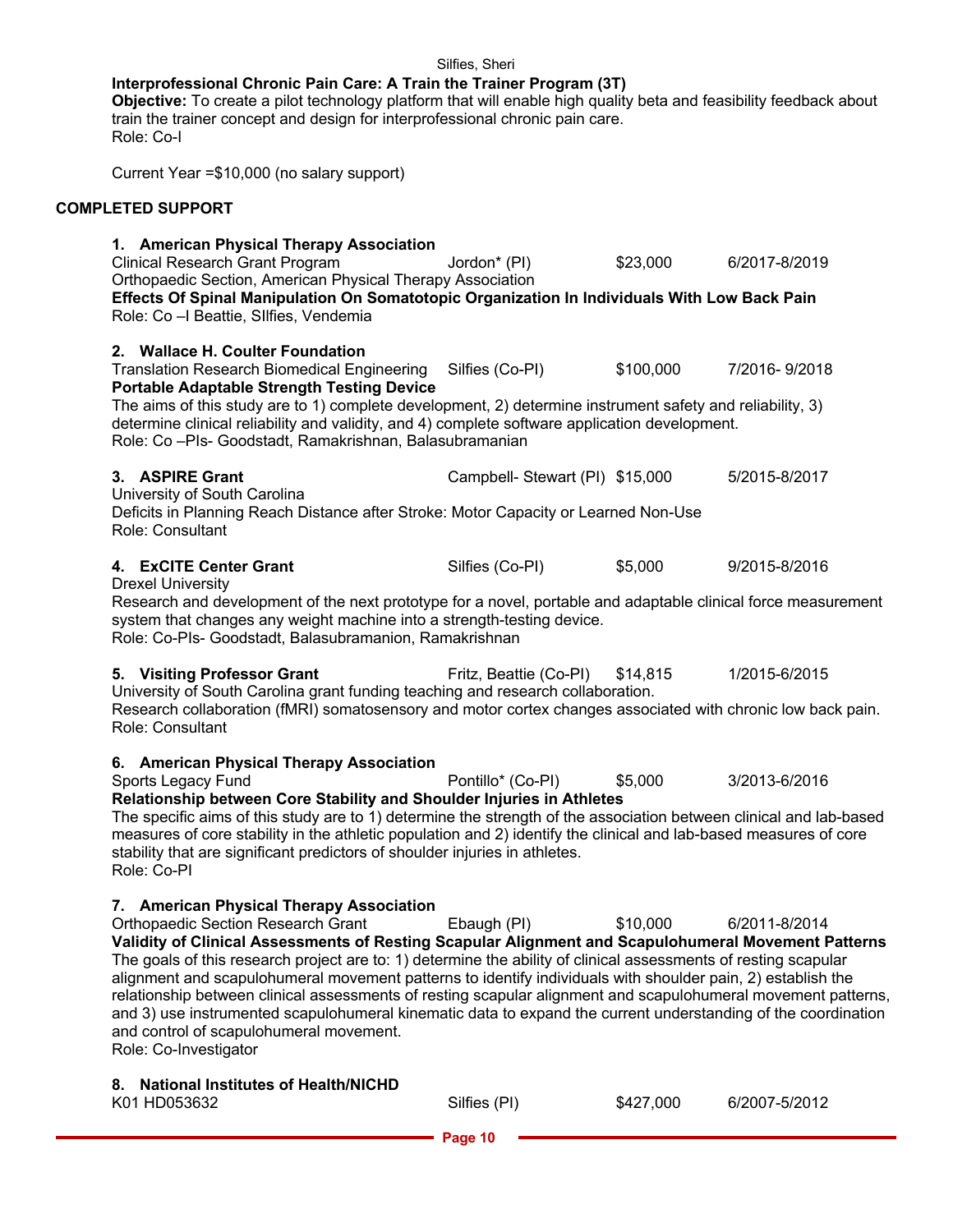# **Recurrent Low Back Pain: Linking Mechanism to Outcomes**

The goal of this project was to develop reliable and responsive methods of measuring trunk neuromuscular control and assessing the efficacy of core stabilization exercises in patients with mechanical low back pain attributed to functional lumbar instability.

Role: PI

Mentor: Simon Giszter, PhD, Neurobiology and Anatomy, Drexel College of Medicine

# **9. American Physical Therapy Association**

Orthopaedic Section Research Grant Silfies (Co-PI) \$24,375 4/2008-8/2010 **Validation of Clinical Observation of Aberrant Movement Patterns in Patients with Mechanical LBP** The goal of this project was to determine the clinical utility of the observation of aberrant movement patterns in patients with mechanical low back pain, by assessing inter-rater reliability and predictive validity of physical therapist observation and trunk kinematics during clinical examination. Role: Co-PI with Scott Biely\*, Susan Smith

**10. Planning Grant** (Drexel) Silfies (Co-PI) \$5,000 1/2005-1/2006 Drexel University, College of Nursing and Health Professions Role of Unresolved Musculoskeletal Impairments in the Development of Recurrent and Chronic LBP Role: Co-PI with Susan Smith

| 11. Pilot Grant (Drexel)                                     | Silfies (PI) | \$14,000 | 5/2005-5/2006 |
|--------------------------------------------------------------|--------------|----------|---------------|
| Drexel University, College of Nursing and Health Professions |              |          |               |

Stability and Responsiveness of Seated Postural Control Variables in Patients with Acute Musculoskeletal LBP Role: PI

# **12. National Institute of Disability and Rehabilitation Research**

| H133F030024                          | Silfies (PI) | \$45,000 | 9/2003-8/2004 |
|--------------------------------------|--------------|----------|---------------|
| Outlines Descend Fellowskin December |              |          |               |

Switzer Research Fellowship Program

**Is Passive Spine Instability a Determinant of Trunk Motor Control Differences between Asymptomatic Individuals and Patients with Chronic Low Back Pain?**

The primary aims of this research project were to determine the differences in trunk motor control strategies between asymptomatic individuals and patients with chronic low back pain during a standardized functional task and establish whether passive spine instability is the determinant of these motor control differences. Role: PI

# **13. American Physical Therapy Association**

| Orthopaedic Section Research Grant                                                                                | Silfies (PI) | \$5.000 | 9/1999-8/2000 |
|-------------------------------------------------------------------------------------------------------------------|--------------|---------|---------------|
| Classification of Low Back Pain Patients based upon Trunk Electromyographic and Kinematic Patterns                |              |         |               |
| The goals of this project were to identify differences among LBP subjects with lumbar instability, LBP subjects   |              |         |               |
| without lumbar instability, and healthy subjects' muscle and movement patterns during a functional reaching task. |              |         |               |
| Role: PI                                                                                                          |              |         |               |

# **OTHER RESEARCH EXPERIENCE:**

| Lab Director | Applied Neuromechanics Laboratory at University of South Carolina  | 2018-     |
|--------------|--------------------------------------------------------------------|-----------|
| Lab Director | Rehabilitation Sciences Research Laboratories at Drexel University | 2005-2018 |

# **PUBLICATIONS:**

# **Peer-Reviewed**

*\* PhD Student; \*\* Masters Student or Resident; \*\*\* DPT student, # undergraduate student JIF-Web of Science; SJR-SCImago; RGIF-Research Gate*

1. Pontillo M\*, Butowicz C\*, Thigpen CA, Sennett B, Ebaugh DD, **Silfies, SP**. (2019) Comparison of Core Neuromuscular Control and Lower Extremity Postural Stability in Athletes with and without Shoulder Injuries, *Clin*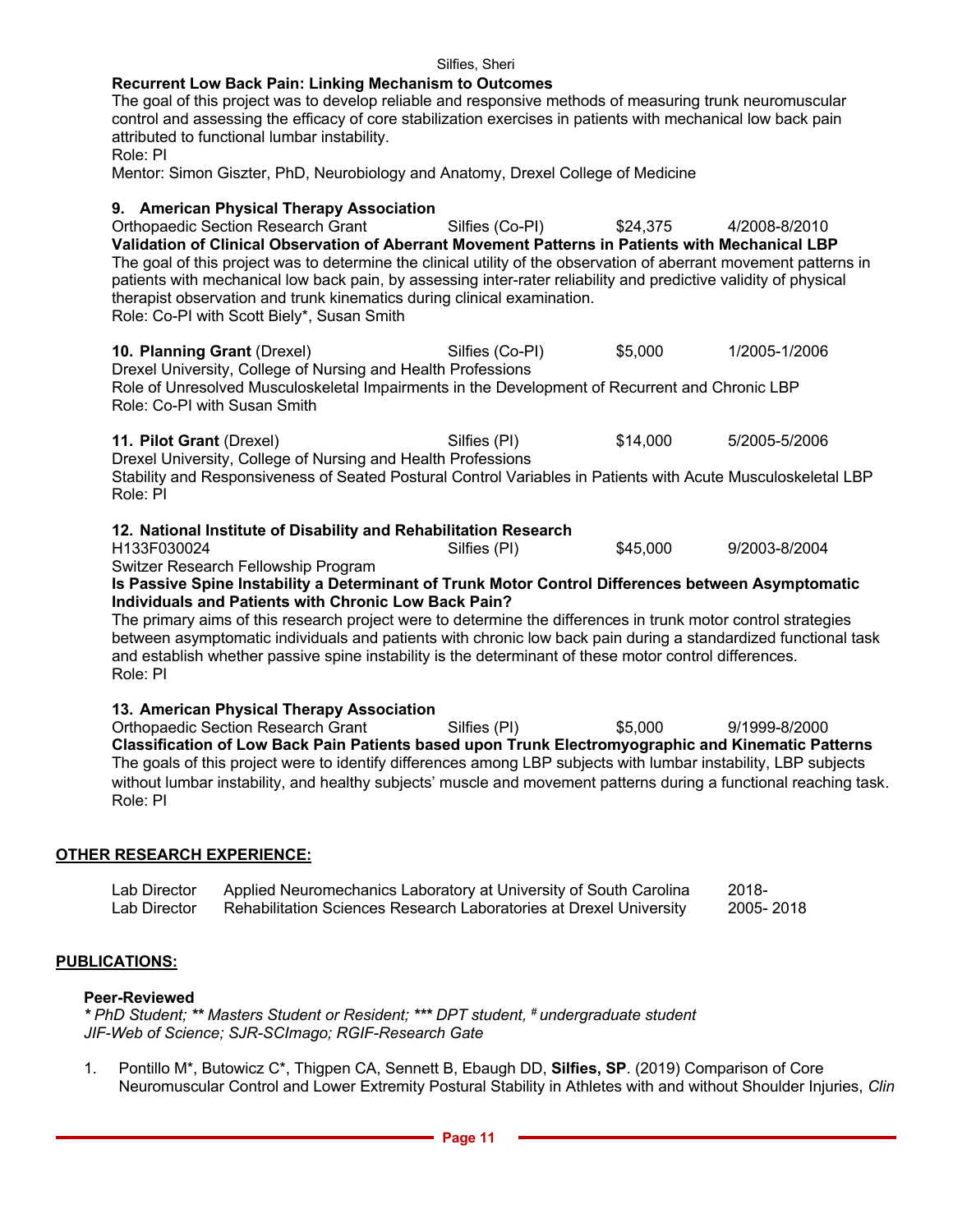*Biomec* 2019 Nov 18;71:196-200. doi: 10.1016/j.clinbiomech.2019.11.008. (JIF:1.863; Journal Ranking: 38 out of 77 in Orthopedics)

- 2. Butowicz, C\*, Pontillo, M\*, Ebaugh, **Silfies, SP** (2019) Comprehensive movement system screen (MSST) for athletes: Development and mesurement properties *Brazil J of Phys Ther 1 Nov 2019* [Epub ahead of print] (JIF:1.699; Journal Ranking: 35 out of 65 in Rehabilitation)
- 3. Butowicz, C, **Silfies SP**, Vendemia J, Farrokhi S, Hendershot B. (2019) Characterizing the low back pain experience in persons with unilateral lower limb loss, *Pain Med* 2019 Nov 9. pii: pnz293. doi: 10.1093/pm/pnz293. [Epub ahead of print] (JIF: 2.820; Journal Ranking: 32 out of 155 in Medicine, General & Internal)
- 4. Sung W\*, Ebaugh DD, Hicks G, Stackhouse S, Smith SS, Wattananon P, **Silfies SP**. (2019) Individuals With and Without Low Back Pain use Different Motor Control Strategies to Achieve Spinal Stiffness During the Prone Instability Test, *Journal Ortho Sport Phys Ther,* 49(12):899-907 (JIF: 3.090; Journal Ranking: 9 out of 65 in Rehabilitation; Official Journal of the Academy of Orthopaedic Physical Therapy) Citation 1
- 5. Butowicz, C, Acasio JC, **Silfies SP**, Nussbaum M, Hendershot B, (2019) Trunk postural control differences among persons with lower limb loss: Influences of chronic low back pain, *Gait & Posture* 74: 236-241. (JIF: 2.273; Journal Ranking: 31 out of 81 in Orthopedics)
- 6. Wattananon, P, **Silfies, SP**, Tretriluxana J, Jalayondeja W (2019): Lumbar multifidus and erector spinae muscle activation pattern changes in patients with non-specific low back pain during prone hip extension, *PM&R*, 2019; 11 (7): 694-702. (JIF: 1.850; Journal Ranking: 25 out of 65 in Rehabilitation) Citations 1
- 7. Pontillo M\*, **Silfies SP**, Butowicz C\*, Thigpen CA, Sennett B, Ebaugh DD (2018) Comparison of core stability and balance in athletes with and without shoulder injuries. *Int J Sports Phys Ther*. 2018 Dec; 13(6): 1015–1023. PMID: 30534467 (RGIF: 1.68; Official Journal of the American Academy of Sports Physical Therapy) Citations 1
- 8. Mitchell KD, Chen H\*, **Silfies SP**. (2018) Test-retest Reliability, Validity and Minimal Detectable Change of the Balance Evaluation Systems Test to Assess Balance in Persons with Multiple Sclerosis, *Int Journal of MS Care* 20(5); pp 231-237. https://doi.org/10.7224/1537-2073.2016-118 (SJR: 0.65; Official Journal of the International Organization of Multiple Sclerosis Rehabilitation Therapists) Citations 1
- 9. Sung W\*, Wong A\*\*, Pourshogi A, Pourrezaei K, **Silfies SP** (2018) Near infrared spectroscopy confirms recruitment of specific lumbar extensors through neuromuscular electrical stimulation, *Physiotherapy Theory and Practice,* 2018, June 28:1-8.DOI: 10.1080/09593985.2018.1488908 (JIF:1.998; Journal Ranking: 48 out of 65 in Rehabilitation)
- 10. Wattananon, P\*, Ebaugh, D, Biely, S, Smith, S, Hicks G, **Silfies, SP. (**2017) Kinematic characterization of clinically observed aberrant movement patterns in patients with non-specific low back pain: A cross-sectional study, *BMC Musculo* 2017 Nov 15;18(1):455. doi: 10.1186/s12891-017-1820-x. (JIF:1.998; Journal Ranking: 34 out of 77 in Orthopedics) Citations 5
- 11. Wattananon, P, Intawachirarat N, Canella M, Sung W, **Silfies, SP** (2017) Reduced instantaneous center of rotation movement in patients with low back pain, *Eur Spine J* 2018 Jan;27(1):154-162. DOI 10.1007/s00586-017- 5054-2 (JIF:2.634; Journal Ranking: 20 out of 77 in Orthopedics) Citations 3
- 12. Spinelli B\*, **Silfies SP**, Jacobs L, Brooks A, Ebaugh DD. (2016) Scapulothoracic and Glenohumeral Motion during Functional Reaching Tasks in Women with a History of Breast Cancer and Healthy Age-Matched Controls. *Rehab Oncology, 2016; 34(4), 127-136* (SJR .20; Official Journal of the Oncology Section of the American Physical Therapy Association) Citations 3
- 13. Beattie P, **Silfies SP**, Jordon M\* (2016) The Evolving Role of Physical Therapists in the Long-Term Management of Chronic Low Back Pain: Longitudinal Care Using Assisted Self-Management Strategies *Brazilian J Phys Ther* 2016, Nov-Dec; 20(6):580-591; http://dx.doi.org/10.1590/bjpt-rbf.2014.0180 (JIF:1.699; Journal Ranking: 35 out of 65 in Rehabilitation) Citations 34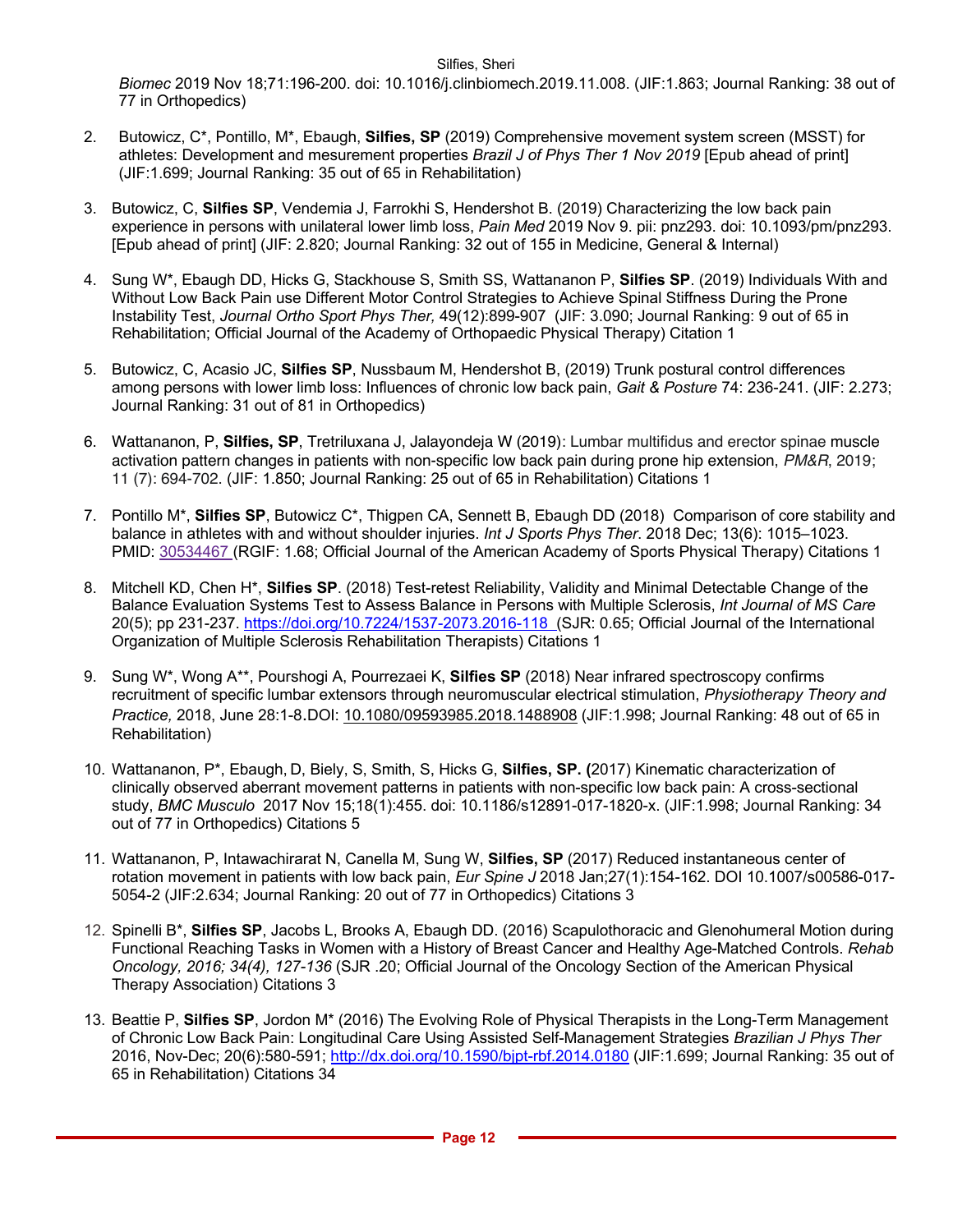- 14. Butowicz, C\*, Ebaugh, DD, Noehren, B, **Silfies, SP**. (2016) Validation of Two Clinical Measures of Core Stability. *Int J Sports Phys Ther,* 2016: 11(1), 15-23. (RGIF: 1.68; Official Journal of the American Academy of Sports Physical Therapy) Citations 34
- 15. Mehta, R \*, Cannella, M, Henry, S, Smith, S, Giszter, S, **Silfies, SP**. (2015-online) Trunk Postural Muscle Timing Is Not Compromised In Low Back Pain Patients Clinically Diagnosed with Movement Coordination Impairments, *Motor Control* 2017 Apr; 21(2): 133-157.; http://dx.doi.org/10.1123/mc.2015-0049 (JIF:1.037; Journal Ranking: 230 out of 256 in Neuroscience) Citations 11
- 16. **Silfies, SP**, Ebaugh, DD, Pontillo, M\*, Butowizc, CM\*. (2015) Critical Review of the Impact of "Core Stability" on Upper Extremity Athletic Injury and Performance, *Brazilian J Phys Ther*, 2015;19(5):360-368 http://dx.doi.org/10.1590/bjpt-rbf.2014.0108 (JIF:1.699; Journal Ranking: 35 out of 65 Rehabilitation) Citations 62
- 17. Sung W\*, Abraham M, Plastaras, C, **Silfies SP**. (2015) Trunk Motor Control Deficits in Acute and Subacute Low Back Pain are Not Associated with Pain or Fear of Movement, *Spine J*, 2015; 15(8):1772-1782. PMID:25862508 [PubMed - in process] DOI:10.1016/j.spinee.2015.04.010 (JIF:2.660; Journal Ranking: 11 out of 74 in Orthopedics) Citations 22
- 18. Spinelli B\*, Wattananon P\*, **Silfies, SP**, Ebaugh D, Talaty, M. (2014) Using Kinematics and a Dynamic Systems Approach to Enhance Understanding of Clinically Observed Movement Patterns, *Man Ther*, 20(1):221-226. NIHMSID # 616172; DOI: http://dx.doi.org/10.1016/j.math.2014.07.012 (JIF:1.714; Journal Ranking: 22 out of 65 in Rehabilitation) Citations 23
- 19. Biely, SA\*, **Silfies, SP,** Smith, S, Hicks, G. (2014) Clinical Observation of Standing Trunk Movements: What Do the Aberrant Movement Patterns Tell Us? *J Ortho Sports Phys The*r. 2014; 44(4):263-273. PubMed PMID: 2445037 (JIF:3.011; Journal Ranking: 4 out of 64 in Rehabilitation; Official Journal of the Academy of Orthopaedic Physical Therapy) Citations 45
- 20. Mehta, R\*, Cannella, M, Smith, S, **Silfies, SP** (2010) Altered Trunk Motor Planning in Patients with Non-Specific Low Back Pain*, J Motor Behavior*. 42(2):135-144. PubMed PMID:20207604 (JIF:1.650; Journal Ranking: 183 out of 239 in Neuroscience) Citations 48
- 21. Giszter, SF, Hart, C, **Silfies, SP** (2010) Spinal cord modularity, its evolution, development, and its possible relevance to low back pain in man: an exploration and speculation. *Exp Brain Res,* 200(3-4):283-306. PMCID: PMC2861904 (JIF:2.296; Journal Ranking: 151 out of 239 in Neuroscience) Citations 36
- 22. **Silfies, SP**, Mehta, R\*, Smith, S, Karduna, A. (2009) Differences in Feedforward Trunk Muscle Activity in Subgroups of Patients with Mechanical Low Back Pain, *Arch Phys Med Rehabil*, 90:1159-69. (JIF:2.814; Journal Ranking: 6 out of 33 in Rehabilitation) Citations 152
- 23. **Silfies, SP**, Bhattacharya A\*\*, Biely, S\*, Smith, S, Giszter, S. (2009) Trunk Control during Standing Reach: A Dynamical System Analysis of Movement Strategies in Patients with Mechanical Low Back Pain. *Gait Posture,* 29:370-376. PMCID: PMC2671394 (JIF: 2.576; Journal Ranking: 9 out of 56 in Orthopedics) Citations 84
- 24. **Silfies, SP**, Cholewicki, J, Reeves, NP\*, Green, H. (2007) Lumbar Position Sense and the Risk of Low Back Injuries in College Athletes: a Prospective Cohort Study. *BMC Musculoskelet Disord*, 8(129):129. doi:10.1186/1471-2474-8-129 http://www.biomedcentral.com/1471-2474/8/129 (JIF: 1.323; Journal Ranking: 22 out of 48 in Orthopedics) Citations 61
- 25. Reeves, NP\*, Cholewicki, J, **Silfies, SP**. (2006). Muscle Activation Imbalance and Low-Back Pain in Varsity Athletes. *Journal of Electromyogr Kinesiol*, 16(3): 264-272. (JIF:1.725; Journal Ranking: 9 out of 27 in Rehabilitation) Citations 60
- 26. Biely, SA**\***, Smith, SS, **Silfies, SP**. (2006) Clinical Update: Assessment and Treatment of Clinical Spinal Instability, *Orthopedic Practice*, 18(3):11-18. Citations 39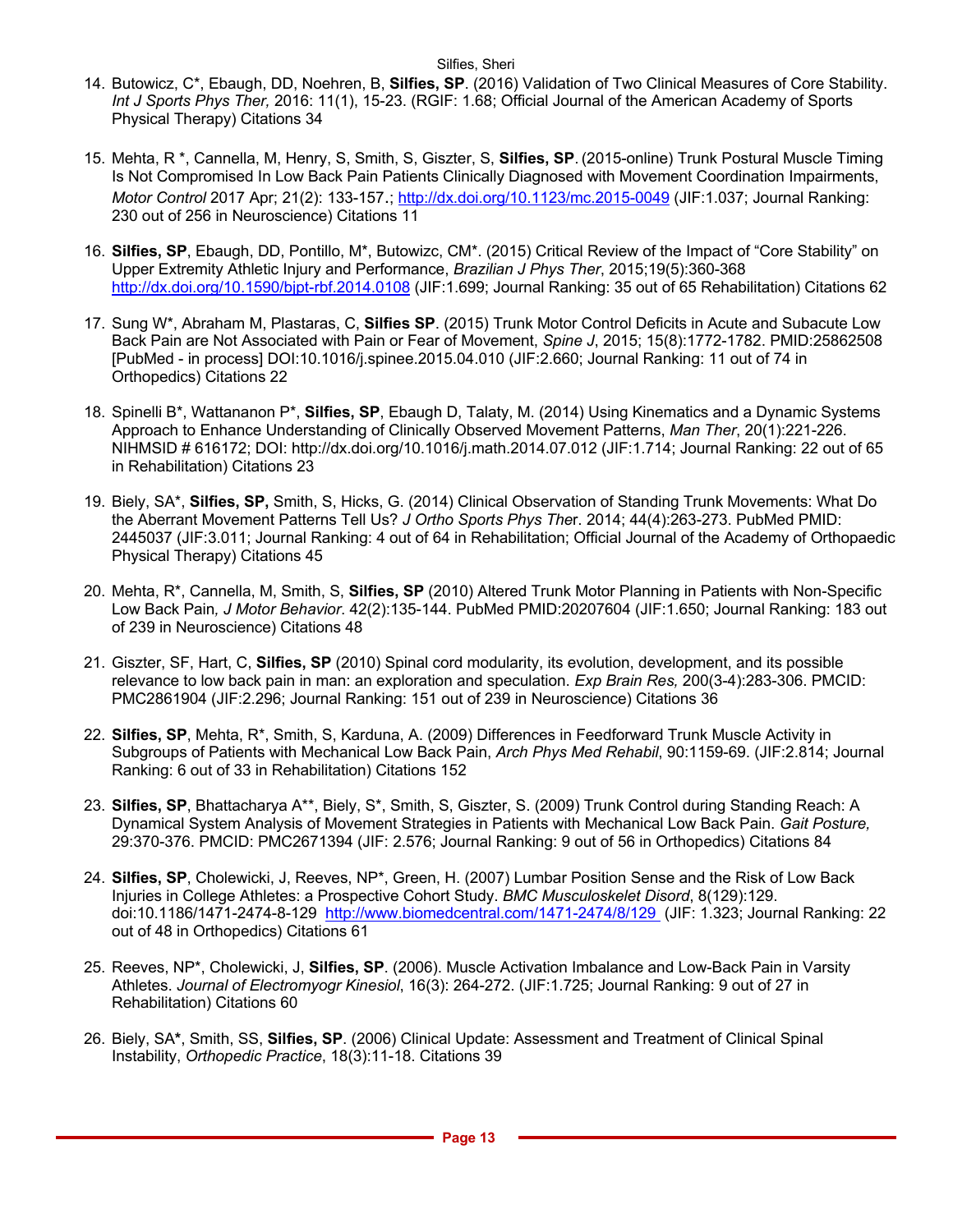- 27. Cholewicki, J, **Silfies, SP**, Shah, RA, Greene, HS, Reeves, NP\*, Alvi, K, Goldberg, B. (2005). ISSLS Prize 2005: Delayed Trunk Muscle Reflex Responses Increase the Risk of Low Back Injuries. *Spine*, 30(23): 2614-2620. (JIF: 2.817; Journal Ranking: 5 out of 41 in Orthopedics) Citations 387
- 28. **Silfies, SP**, Squillante, D, Maurer, P, Westcott, S, Karduna, A. (2005). Trunk Muscle Recruitment Patterns in Specific Chronic Low Back Populations. *Clin Biomech*, 20(5): 465-473. (JIF:1.505; Journal Ranking: 21 out of 56 in Orthopedics) Citations 205
- 29. **Silfies, SP**, Cholewicki, J, Radebold, A. (2003).The Effects of Visual Input on Postural Control of the Lumbar Spine in Unstable Sitting. *Hum Mov Sci*, 22 (3): 237-252. (JIF: .822; Journal Ranking: 139 out of 198 in Neuroscience) Citations 71
- 30. Cholewicki, J, Alvi, K, **Silfies, SP,** Bartolomei, J. (2003). Comparison of Motion Restriction and Trunk Stiffness Provided by Three Thoraco-Lumbo-Sacral Orthoses. *JSpinal Disord Tech*, (16)5: 461-8. (JIF: .742; Journal Ranking: 23 out of 42 in Orthopedics) Citations 30

# **Invited Commentary and Editorials**

- 1. **Silfies SP**, Vendemia, J, Beattie P, Stewart JC, Jordon M\* (2017) Changes in Brain Structure and Activation May Augment Abnormal Movement Patterns: An Emerging Challenge in Musculoskeletal Rehabilitation, *Pain Medicine* 2017, Nov; 18(11):2050-2054. doi.org/10.1093/pm/pnx190 (JIF: 2.820; Journal Ranking: 32 out of 155 in Medicine, General & Internal) Citations 1
- 2. Beattie, P and **Silfies, SP**. (2015) Improving Long-Term Outcomes for Chronic Low Back Pain: Time for a New Paradigm? *J Orthop Sports Phys Ther*, 2015; 45(5): 236-239. PMID:25827120 [PubMed - in process] doi: 10.2519/jospt.2015.0105. (JIF:2.551; Journal Ranking: 14 out of 74 in Orthopedics; Official Journal of the Academy of Orthopaedic Physical Therapy) Citations 18

# **Manuscripts in Review**

- 1. **Silfies, SP**, Jordon M\*, Beattie P, Vendemia J. Assessment of Motor Cortex Activation during Trunk Muscle Activation Tasks: Protocol Development (*J Neurophysiology-R2*) (JIF: 2.766; Journal Ranking: 14 out of 64 in Multidisciplinary Sciences)
- 2. **Pollen T\*, Roe C\*, Johnson D, Silfies SP, Noehren B.** Identifying Deficits in Trunk Neuromuscular Control in Patients Following Anterior Cruciate Ligament Reconstruction (*MMSE* in review)
- 3. Wattananon P, **Silfies SP**, Wang H. Patients with low back pain use stiffening strategy to compensate for movement control during active prone hip rotation: a cross-sectional study (*Musculoskeletal Sci & Practice* in review)

# **Manuscripts in Progress**

- 1. Ramakrishnan, A, Giszter, S, **Silfies, SP**. Alterations in trunk muscle synergies in Individuals with low back pain. (target J Neurophys) (JIF: 2.502; Journal Ranking: 167 out of 261 in Neuroscience)
- 2. **Silfies SP,** Butowicz C, Camp A#, Hendershot B, Davidson B. Systems engineering combined with motor control approach to identify core control in individuals with and without LBP during a novel unstable sitting task (target J Neurophys) (JIF: 2.502; Journal Ranking: 167 out of 261 in Neuroscience)

**Published Refereed Abstracts** *\* PhD Student; \*\* DPT, Masters or Resident, # undergraduate student, Presenter*

1. Jordon M\*, Beattie P, **Silfies SP**, Bialosky JE, Steward JC. (2020) Individual with Chronic Low Back Pain Exhibit Alterations in Brain Activation during Lumbopelvic Motor Tasks. *J Ortho Sports Phys Ther*, 50(1):CSM129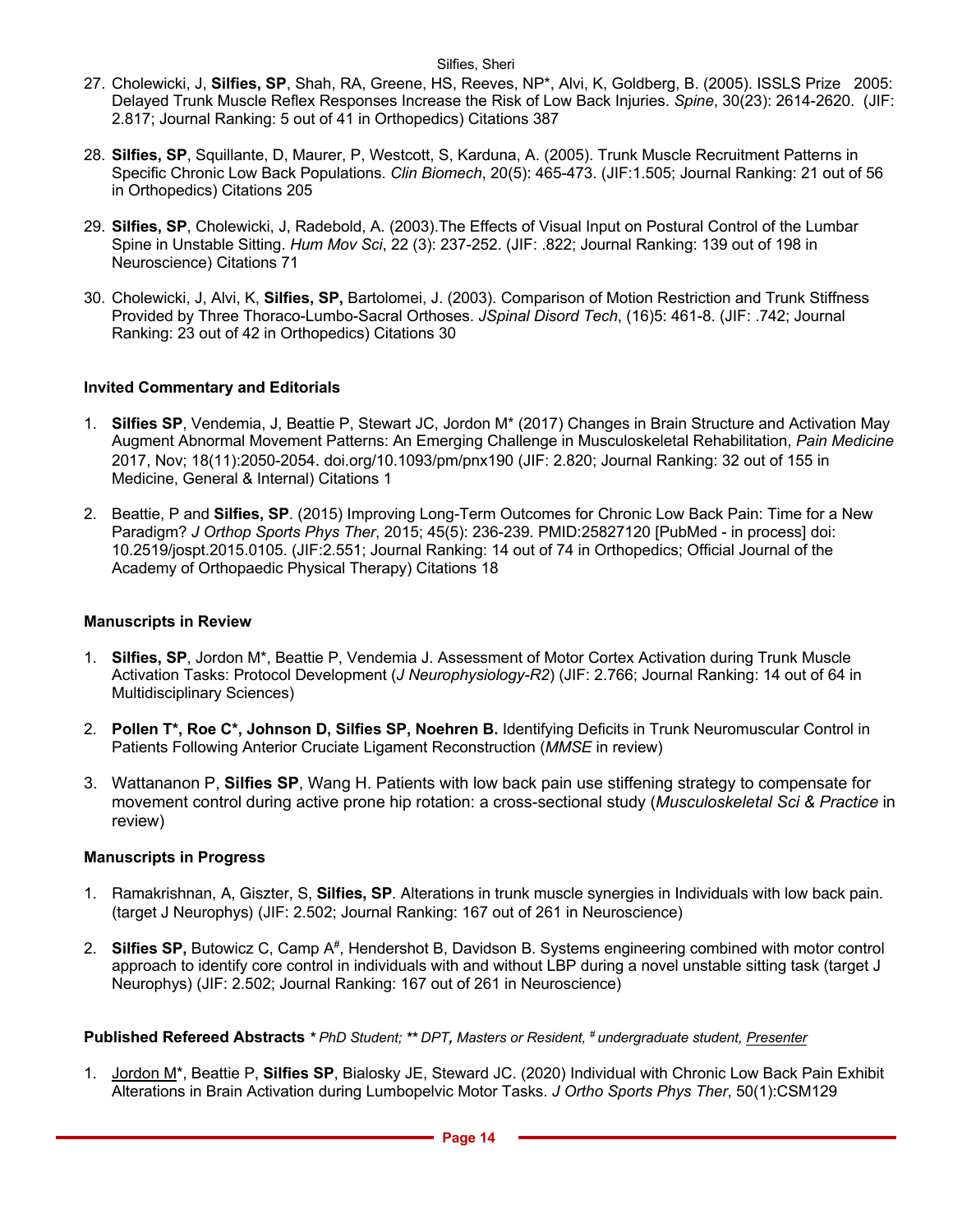- 2. Jordon M\*, Beattie P, **Silfies SP**, Bialosky JE, Steward JC. (2020) Task-Based Functional Connectivity During Performance of Lumbopelvic Motor Tasks: An fMRI Study in Healthy Participants. *J Ortho Sports Phys Ther*, 50(1):CSM12
- 3. Smith C\*, Hetherington A, **Silfies SP**, Stewart J. (2019) Joint Motion and Muscle Activation Scaling durin g3- Dimensional Reach Actions*, J Sports & Exer Physio* (41) S49
- 4. Folkins E,\* Tomlin W,\*\* Wiley D,\*\* Vourderis N,\*\* Mark A\*\*, Sebastian J,\*\* Shen D,\*\* Duong A,\*\* Cavallaro M,\*\* Pollen T,\* **Silfies SP**. (2019) Test-retest reliability of the Movement System Screening Tool: A novel musculoskeletal screening tool. *J Ortho Sports Phys Ther*, 49(1):CSM16
- 5. Pollen T\*, Folkins E\*, Morhring J\*, Noehren B, Ebaugh D, **Silifes SP**. (2018) Construct Validity of Three Tests of Core Neuromuscular Control. Med Sci Sports Exerc 50:572 DOI: 10.1249/01.mss.0000536973.96790.17
- 6. Jordon M\*, **Silfies SP**, Beattie P, Vendemia J. (2018) Brain Activation During Lumbopelvic Exercises: An fMRI Study. *J Ortho Sports Phys Ther*, 48(1):A13-14
- 7. Piggott A\*, Goodstadt N. Ramakrishnan A, Balasubramanion S, **Silfies SP.** (2018) Test-retest reliability and concurrent validity of a novel portable adaptable strength testing device. *J Ortho Sports Phys Ther*, 48(1):A165-66
- 8. Jordon M\*, **Silfies SP**, Beattie P, Vendemia S, Vendemia J. (2017) Spinal Manipulation Increases Motor Cortex Activity in Healthy Adults: Preliminary Results from an fMRI Study. *J Ortho Sports Phys Ther*, 47(1):A105
- 9. Butowicz, C\*, Pontillo, M\*, Ebaugh, DD, Onato, J, Volpe, S., **Silfies, SP** (2017) Movement System Performance Differences in Athletes with and without a Non-traumatic Shoulder Injury. *J Ortho Sports Phys Ther*, 47(1):A34.
- 10. Green, R\*\*, Sullivan, C\*\*, Butowicz, C\*, **Silfies, SP** (2017) Normative Data for Clinical Tests of Core Stability. *J Ortho Sports Phys Ther*, 47(1):A182.
- 11. Sung W\*, Ebaugh DD, Hicks G, Stackhouse S, Smith S, Wattananon P, **Silfies SP**. (2107) Lumbar spine stiffness changes and muscle activation during the prone instability test. *J Ortho Sports Phys Ther*, 47(1):A151-2.
- 12. Butowicz, C.M\*., Pontillo, M., Milner, C.E., Ebaugh, D., **Silfies, S.P.** (2016). Differences In Core Stability Between Collegiate Football Players With And Without Shoulder Pain. *Medicine & Science in Sports & Exercise* 48(5 Suppl 1):286. doi: 10.1249/01.mss.0000485860.64888.e0.
- 13. Sung, W\*, **Silfies, SP (**2016) Trunk Muscle Activation and Synergy Patterns During the Multifidus Lift and Prone Instability Test, *J Ortho Sports Phys Ther*, 46(1):A141
- 14. Pontillo, M\*, Ebaugh, D, Milner, C, Butowicz, C\*, **Silfies, SP** Sennett, B. (2016) Relationship between Clinical and Biomechanical Testing of Core Stability in Athletes, *J Ortho Sports Phys Ther*, 4**6**(1):A49
- 15. Pontillo, M\*, Ebaugh, D, Milner, C, Butowicz, C\*, **Silfies, SP,** Sennett, B. (2016) Comparison of Core Stability in Athletes with and without Shoulder Injuries, *J Ortho Sports Phys Ther*, 4**6**(1):A195
- 16. **Silfies, SP**, Jordon M\*, Beattie, P, Vendemia, J, Vendemia, S (2016) Linking Brain Activity With Changes In Trunk Movement Patterns In Patients with Recurrent and Chronic Back Pain, *J Ortho Sports Phys Ther*, 4**6**(1):A22
- 17. Butowicz, C\*, Milner, C, Ebaugh, D, Tomaszewski, S, **Silfies, SP** (2015). Relationships among injury history, flexibility and FMS score in college dance majors. *Medicine & Science in Sports & Exercise,* 47(5S), Suppl S549- 552.
- 18. Pontillo, M\*, Ebaugh, D, Milner, C, Butowicz, C\*, **Silfies, SP** (2014). Relationships between Clinical and Biomechanical Measures of Core Stability. *Medicine & Science in Sports & Exercise,* 47(5S), Suppl S853-856.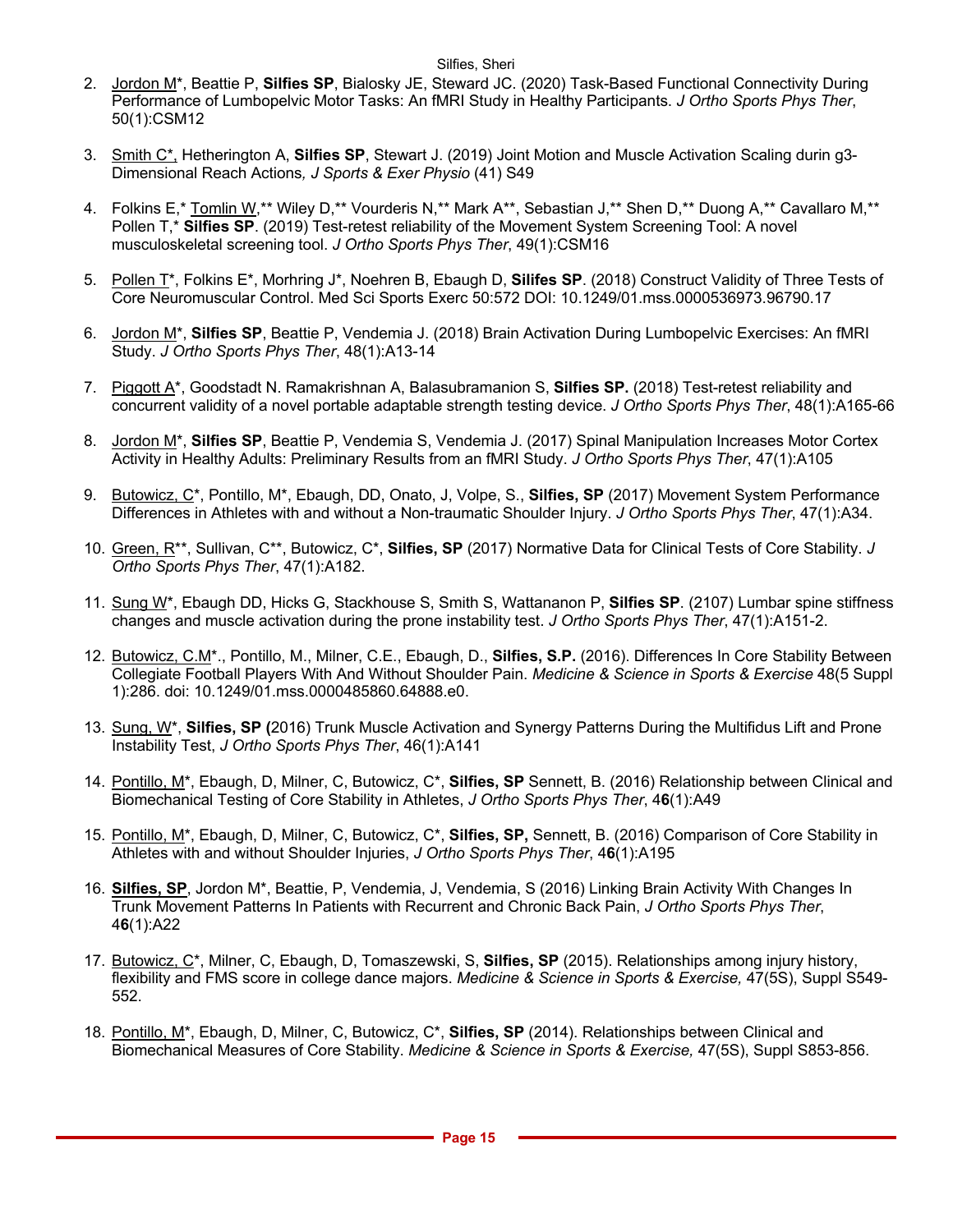- 19. Spinelli, B, **Silfies, SP**, Ebaugh, D. (2015) The relationship between shoulder pain and dysfunction and upper extremity impairments, personal factors, and fear of physical activity in women with history of breast cancer. *Rehabilitation Oncology J*, 33(1):71.
- 20. Spinelli, B, **Silfies, SP**, Ebaugh, D. (2015) Differences in scapula and humeral resting alignment and motion between women with a history of breast cancer treated with mastectomy or lumpectomy and radiation. *Rehabilitation Oncology J*, 33(1):71-72.
- 21. Hagan, J\*\*, Maschi, R, Goodstadt, N, **Silfies, SP**. (2015) Neuromuscular Electrical Stimulation To The Lumbar Multifidus In Combination With a Novel Function-Specific Core Stabilization and Trunk Strengthening Program: A Case Report**.** *J Ortho Sports Phys Ther*, 45(1):A114 Citation 1
- 22. Roberto, M,\*\* Goodstadt, N, **Silfies, SP**. (2015) NMES to the lumbar multifidus in conjunction with trunk stabilization exercises returns patient to a high level of competition following an L4-L5 microdiscectomy. *J Ortho Sports Phys Ther*, 45(1):A21
- 23. Butowicz, C\*, Pontillo, M\*, Milner, C, Ebaugh, D, **Silfies, SP** (2014). Relationships between Functional Movement Screen, Y-Balance Test and Biomechanical Measures of Core Stability. *Medicine & Science in Sports & Exercise,* 46(5S), S690-696, May 2014.
- 24. Biely, SA**\*, Silfies** SP, Smith SS, Ebaugh DD (2014) Kinematic Analysis Of Movement-Pattern Differences In Subjects With And Without Nonspecific Low Back Pain. *J Ortho Sports Phys Ther*, 44(1):A40-41
- 25. Roberto, M\*\*\*, Sung, W\*, **Silfies, SP**, Ebaugh, DD (2014) Use of NMES alone to lumbar paraspinals decreases pain while improving function and performance: a case study. *J Ortho Sports Phys The*r, 44(1):A124
- 26. Biely, SA\*, Wattananon P\*, **Silfies SP**, Smith SS, Ebaugh DD (2013) Trunk Aberrant Movement Patterns: Linking Instrumented Kinematics To Clinical Observation. *J Ortho Sports Phys Ther*, 43(1):A74-75
- 27. Sung W\*, **Silfies, SP**, Wattananon, P\*, Abraham M, Plastaras, C. (2012) Trunk Neuromuscular Control is Impaired in Patients with Mechanical Low Back Pain and Improves Following a Lumbar Stabilization Program, PM & R**,** Volume 4, Issue 10, Suppl. pp. S187-188. doi:10.1016/j.pmrj.2012.09.628
- 28. Spinelli, BA\*, Ebaugh, DD, Pontillo, M\*, Cannella, M, **Silfies, SP** (2012). Differences in Instrumented Measures in Individuals with Ideal Visual Resting Scapular Alignment and Motion and Individuals with Resting Malalignment and Aberrant Scapular Motion. *J Ortho Sports Phys Ther*, 42(1):A86
- 29. Biely, SA\*, **Silfies, SP,** Smith, S, Hicks, G, (2012). Clinical Observation of Standing Trunk Movements: What Do the Aberrant Movement Patterns Tell Us?, *J Ortho Sports Phys Ther*, 42(1):A37-38.
- 30. Biely, SA\*, Smith, S, Haddad, MA\*\*\*, **Silfies, SP**. (2010). Reliability and Validity of Clinical Observation of Lumbo-Pelvic Rhythm, *J Ortho Sports Phys Ther*, 40(1):A 72.
- 31. Bhattacharya A\*\*; Biely, S\*; **Silfies, SP.** (2009) Qualitative Analysis of Lumbopelvic Movement Patterns in Individuals with Mechanical Low Back Pain: A Kinematic Study, *J Ortho Sports Phys Ther*, 39(1):A84-85.
- 32. Mehta, R\*, Smith, S, **Silfies, SP**. (2009). Trunk Muscle Timing and Amplitude Differences in Patients with Mechanical Low Back Pain during a Self-initiated Perturbation, *J Ortho Sports Phys Ther*, 39(1):A96.
- 33. Biely, SA\*, Ream, A\*\*\*, Smith, S, **Silfies, SP**. (2009). Improvement in Trunk Movement Pattern in a Patient with Low Back Pain, *J Ortho Sports Phys Ther*, 39(1):A31.
- 34. El-Kerdi, A\*, Mehta, R\*, Bhattacharya, A\*, **Silfies, SP**. (2009). Reliability of Trunk Postural Control Parameters in Unstable Sitting, *J Ortho Sports Phys Ther*, 39(1):A95.
- 35. Mehta, R\*, **Silfies, SP**. (2007). Postural Response of Trunk Muscles in Patients with Chronic Low Back Pain, *J Ortho Sports Phys Ther*, 37(1): A 63.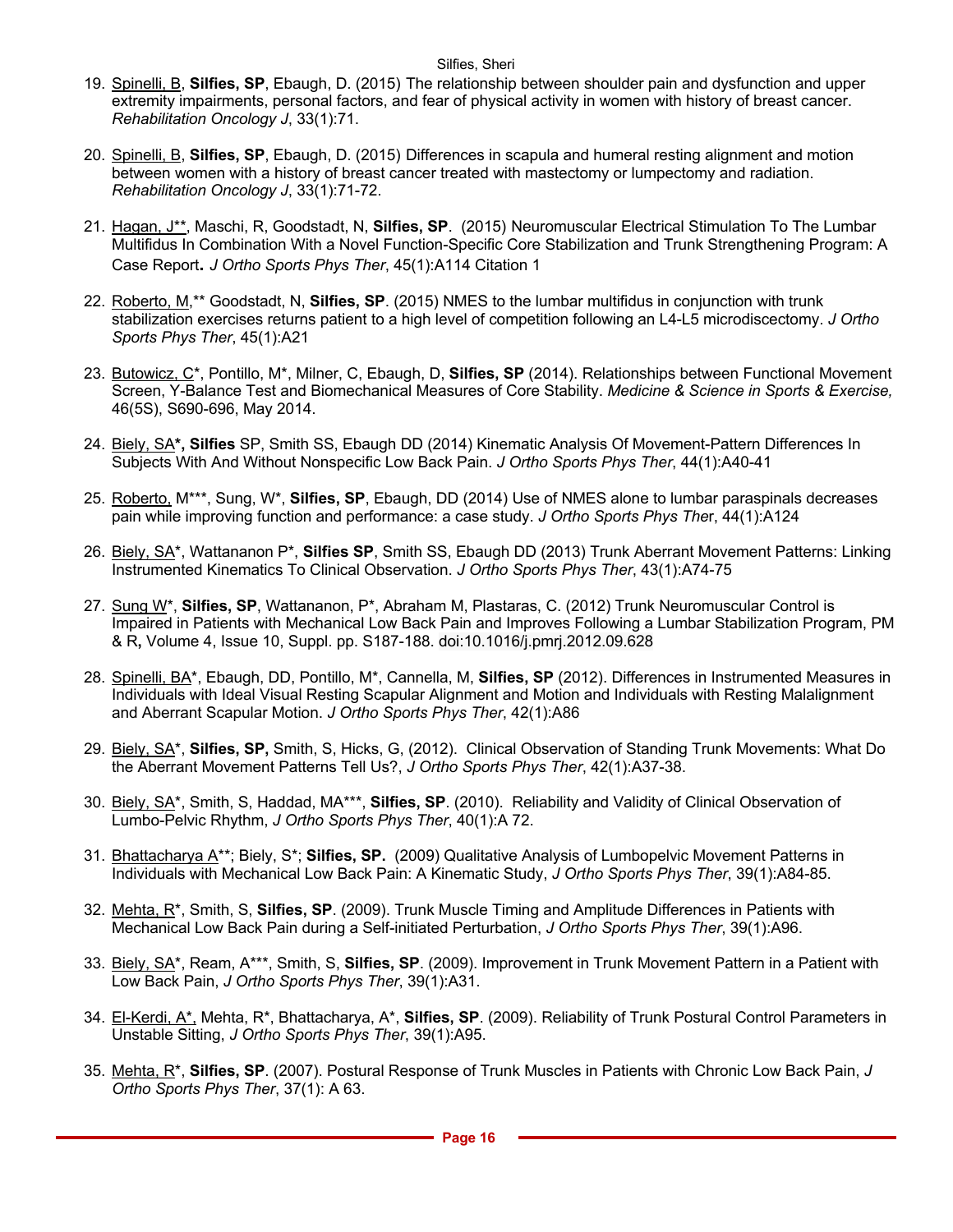- 36. Biely, SA\*, **Silfies, SP**. (2006). Analysis of Movement Coordination of the Lumbar Spine and Pelvis in Patients with Mechanical Low Back Pain Attributed to Osteoligamentous Damage and Controls, *J Ortho Sports Phys Ther*, 36(1): A15-16. Citations 2
- 37. Stephens, RA,*\*\** Bhargava, A\*, **Silfies, SP**. (2005).Clinical and Biomechanical Changes of Neuromuscular Impairments in a Patient with Clinical Lumbar Instability: A Case Report. *J Ortho Sports Phys Ther*, 35(1):A61
- 38. **Silfies, SP,** Seo, AY**\*\*** (2005). Trunk Extensor Muscle Imbalances in Chronic Low Back Pain Patients with Degenerative Disc Disease. *J Ortho Sports Phys Ther*, 35(1): A8.
- 39. **Silfies SP,** Ebaugh DD, Karduna AR. (2000). Reliability of Surface Electromyographic Amplitude and Fatigue Parameters of Back Extensor Muscles in Healthy Adults. *J Ortho Sports Phys Ther*, 30(1):A16

**Refereed Conference Proceedings** *\* PhD Student; \*\* DPT, Masters or Resident, # undergraduate student, Presenter*

- 1. Smith CR\*, Hetherington A, **Silfies SP**, Stewart J (2018) Scaling of muscle activation during 3D reach actions, Neuroscience 2018, Nov 3-7, San Diego CA
- 2. Chen H\*, Palisano R, **Silfies S**, Melvin J, Li J, Smith S. (2018). Test-Retest Reliability, Minimal Detectable Change And Convergent Validity Of The Performance-Based Balance Scale (PBS) In Community-Living Older Adults, 12<sup>th</sup> International Society of Physical and Rehabilitation Medicine World Congress, Paris: France.
- 3. Butowicz, C.M., **Silfies, S.P.** (2017). Lumbopelvic Postural Control System Organization is Altered in Individuals with Low Back Pain, *Proceedings of the 41th Conference of the American Society of Biomechanics*, Denver, CO,
- 4. Butowicz, C.M\*., Pontillo, M\*., Milner, C.E., Ebaugh, D., **Silfies, S.P**. (2016). Dynamic Core Stability In Athletes With And Without Non-Traumatic Shoulder Pain, *Proceedings of the 40th Conference of the American Society of Biomechanics*, Raleigh, NC,
- 5. Wang-Hsu, E,\* Palisano, R, **Silfies, SP**, Horak, F, Gracely, E, Smith SS. (2016) Effectiveness of impairmentspecific exercises to improve balance and reduce fall risk in community-dwelling older adults: a randomized controlled trial, APTA Combined Sections Meeting, Anaheim, CA.
- 6. Butowicz, C\*, Noehren, B, Ebaugh, D, **Silfies, SP.** (2015) Relationship between Clinical and Biomechanical Measures of Core Stability. *Proceedings of the 39th Conference of the American Society of Biomechanics*, Columbus Ohio, p.647-648
- 7. Sung, W\*, Wong, A\*, Porushogi, A, Pourrezai, K, **Silfies, SP**. (2015) Predicting Isolated Lumbar Multifidus Activation during Neuromuscular Electrical Stimulation with Near Infrared Spectroscopy. *Proceedings of the 39th Conference of the American Society of Biomechanics*, Columbus Ohio, p.1117-1118
- 8. Davidson B, **Silfies, SP**. (2015) Systems Engineering Approach To Identifying Core Control Strategies In Individuals With And Without Low Back Pain During A Novel Unstable Sitting Task. *Proceedings of the 39th Conference of the American Society of Biomechanics*, Columbus Ohio, p.228-229
- 9. Butowicz, C\*, Pontillo, M\*, Milner, C, Ebaugh, D, **Silfies, SP** (2014). Does Functional Movement Screen Performance Correlate with Measures of Core and Lower Extremity Stability? *7th World Congress of Biomechanics*, Boston, MA, http://www.abstractsonline.com/Plan/ViewAbstract.aspx?sKey=f8e163f5-02b2-4c33-9246 b56516af2d94&cKey=17d95f9e-f316-4d12-8722-218146149b14&mKey=0d04d93f-3cbf-4352-9f47-e1e75f25e684
- 10. Sung, W\*, Wattananon, P\*, Spinelli, B\*, **Silfies, SP** (2014). Identification of Dynamic Trunk Movement Control Impairments in Patients with Non Specific Low Back Pain Using a Novel Target Acquisition Test. *7th World Congress of Biomechanics*, Boston, MA, http://www.abstractsonline.com/Plan/ViewAbstract.aspx?sKey=9bdebef4-b29d-41ae-ab44- 210b189fbb73&cKey=f4d7360c-664f-44c5-a682-1da97bba3f8d&mKey=%7b0D04D93F-3CBF-4352-9F47- E1E75F25E684%7d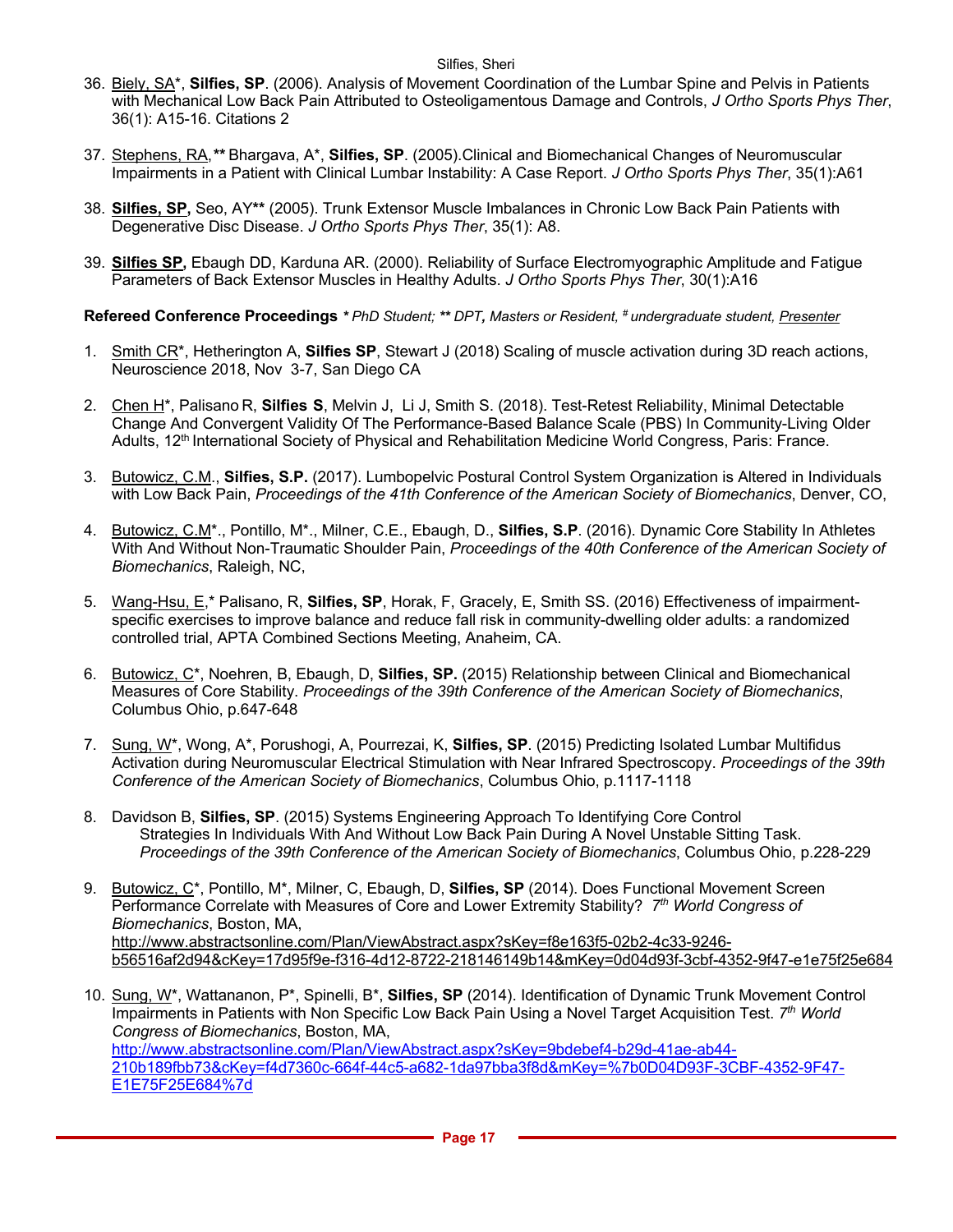11. Wattananon, P\*, Sung, W\*, Ebaugh, D, **Silfies, SP** (2014). Can Kinematic Data Collected During Active Forward Bending Be Used to Identify Patients with Non-Specific Low Back Pain? *7th World Congress of Biomechanics*, Boston, MA, http://www.abstractsonline.com/Plan/ViewAbstract.aspx?sKey=f8e163f5-02b2-4c33-9246 b56516af2d94&cKey=1a15fca0-d3fe-41c2-8b4c-5a07046d405b&mKey=%7b0D04D93F-3CBF-4352-9F47- E1E75F25E684%7d

- 12. Wattananon, P\*, Sung, W\*, Spinelli B,\* Biely, S\*, **Silfies, SP** (2013). Quantification of reversal of lumbopelvic rhythm during active forward bending. *Proceedings of the 37th Conference of the American Society of Biomechanics*, Omaha, NE, p. 929-30.
- 13. Myers, C\*, Shelburne, K, **Silfies, SP**, Davidson, BS (2013). Inverse Dynamics of Unstable Sitting: The Relationship between COP and movement control for increasing task difficulty. *Proceedings of the 37th Conference of the American Society of Biomechanics*, Omaha, NE, p. 949-50.
- 14. Wattananon, P\*, Sung, W\*, Biely, S\*, Cannella, M, **Silfies, SP** (2012). Preliminary Study of Changes in Trunk Forward Bend Aberrant Patterns Post Core Stabilization Intervention. *Proceedings of the 36th Conference of the American Society of Biomechanics*, Gainesville, FL, p. 1004-5.
- 15. Wattananon, P\*, Sung, W\*, Biely, S\*, Cannella, M, **Silfies, SP** (2011). Inter-rater Reliability of Rating Kinematic Plots of Forward Bend Movement Patterns. *Proceedings of the 35th Conference of the American Society of Biomechanics*, Long Beach, CA, p. 812-813
- 16. Silfies, SP, Cannella, M, Sung, W\*, Wattananon, P\*, Mehta, R\* (2011). Trunk Neuromuscular Control is Reduced in Patients with Clinical Lumbar Instability. *Proceedings of the 35th Conference of the American Society of Biomechanics*, Long Beach, CA, p. 892-893
- 17. Goodstadt, N, **Silfies, SP**. (2011). Dynamic Lumbar Stabilization Augmented by NMES gets an Intercollegiate Wrestler Back on the Mat, Pennsylvania Physical Therapy Assoc Annual Meeting, Oct. 14-16, Valley Forge, PA.
- 18. Canella, M, **Silfies, SP** (2010). Automatic Procedure to Remove ECG from Trunk Muscle sEMG Using Independent Component Analysis. *Proceedings of the 7th Interdisciplinary World Congress on Low Back and Pelvic Pain*, Los Angeles, CA p 536-7.
- 19. Mehta, R\*, Canella, M, Henry, S, **Silfies, SP** (2010). Improving Characteriztion of Trunk Muscle Postural Response to Rapid Extremity Movements. *Proceedings of the 7th Interdisciplinary World Congress on Low Back and Pelvic Pain*, Los Angeles, CA p 573-4.
- 20. Biely, S\* **,**Wattananon, P\*, Smith, S, **Silfies, SP** (2010). Clinical Utility of Observations of Aberrant Movement during Standing Forward Bend Testing: Preliminary Analysis. *Proceedings of the 7th Interdisciplinary World Congress on Low Back and Pelvic Pain*, Los Angeles, CA p 581-2.
- 21. **Silfies, SP,** Canella, M, Wattananon, P\*, Mehta, R\* (2010). Dynamic Trunk Control in Unstable Sitting. *Proceedings of the 7th Interdisciplinary World Congress on Low Back and Pelvic Pain*, Los Angeles, CA p 583-4.
- 22. Mehta, R**\*,** Canella, M, Henry, S, **Silfies, SP** (2010). New Approach to Characteriztion of Trunk Neuromuscular Response to Rapid Voluntary Extremity Movements, *Proceedings of the 34nd Conference of the American Society of Biomechanics*, Providence, RI. http://www.asbweb.org/conferences/2010/abstracts/454.pdf
- 23. Wenger, S, Goodstadt, N, **Silfies, SP**. (2010). Neuromuscular Electrical Stimulation: Its Use in Treating Clinical Lumbar Instability in an Adult Female Soccer Player, Pennsylvania Physical Therapy Association Annual Meeting, Oct. 22-24, Harrisburg, PA.
- 24. Mehta, R\*, Cannella, M, Ebaugh, D, **Silfies, SP**. (2009). Validity of Surface EMG Electrode Placement for Trunk Musculature. *Proceedings of the 33rd Conference of the American Society Biomechanics*, State College, PA. http://www.asbweb.org/conferences/2009/asb\_schedule.htm Citations 3
- 25. Canella, M, Mehta, R\*, **Silfies, SP** (2009). Piecewise Linear Approximation To Filter Force Plate Signals,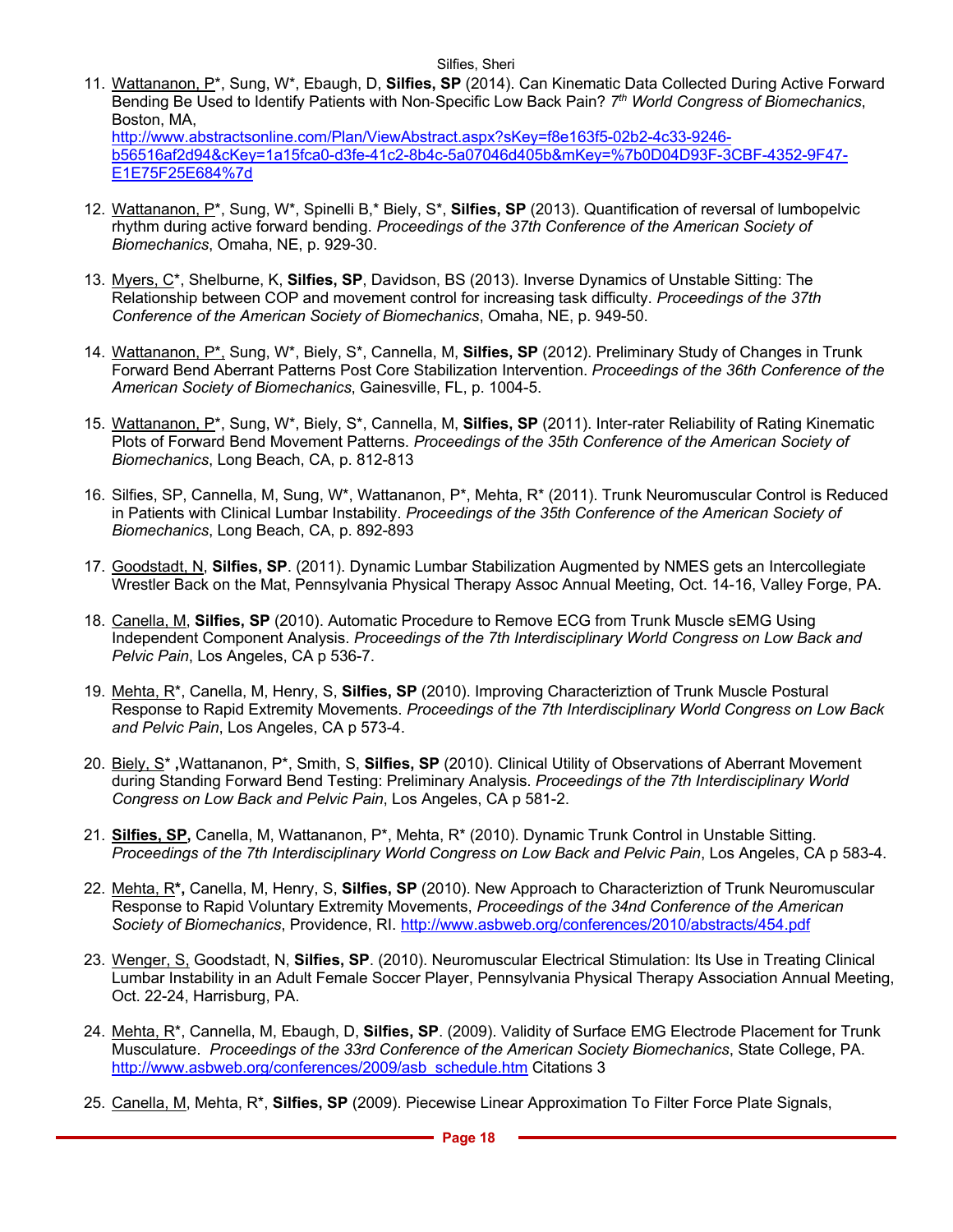*Proceedings of the 33rd Conference of the American Society Biomechanics*, State College, PA. http://www.asbweb.org/conferences/2009/asb\_schedule.htm

- 26. **Silfies, SP**, Hart, C, Cannella, M, Giszter, SF (2009). Task-Independent and Task Specific Trunk Muscle Synergies are Recruited in Bending and Reaching*. Proceedings of the XIX Conference of the International Society for Posture & Gait Research*, Bologna, Italy, p 285-6.
- 27. Cannella, M, Bhattacharya, A\*\*, Giszter, SF, **Silfies, SP**. (2009). Trunk Control Testing using Stationary Target Paradigm. *Proceedings of the XIX Conference of the International Society for Posture & Gait Research*, Bologna, Italy, p 354-5.
- 28. **Silfies, SP**, Bhattacharya, A.\*\* (2007). Trunk Control during Standing Reach: Is Control Strategy Altered by Mechanical Low Back Pain? *6th Interdisciplinary World Congress of Low Back and Pelvic Pain*. *Conference Proceedings*, Barcelona, Spain, November 7-10.
- 29. Biely, SA\*, Smith, S, **Silfies, SP**. (2007). Reliability of Kinematic Measures of Trunk Motion: A Pilot Study. Northeast Conference, *American Society of Biomechanics*, University of Maryland, MD, March 30-31. http://www.hhp.umd.edu/KNES/faculty/jkshim/NEASB/abstracts/36%20-40.pdf
- 30. El-Kerdi, A\*, Smith, S, **Silfies, SP**. (2007). Reliability and Precision of Trunk Postural Control Parameters during Seated Balance. Northeast Conference, *American Society of Biomechanics*, University of Maryland, MD, March 30-31. http://www.hhp.umd.edu/KNES/faculty/jkshim/NEASB/abstracts/36%20-40.pdf
- 31. **Silfies, SP**, Cholewicki, J, Reeves, NP\*, Greene, HS. (2006). Lumbar proprioception and low back injury in college athletes*. Proc. 33rd Annual Meeting, International Society for the Study of the Lumbar Spine (ISSLS)*, Bergen, Norway, June 13-17, 2006.
- 32. Reeves, NP\*, Cholewicki, J, **Silfies, SP**, Morrisette, D. (2006). Preparatory trunk muscle activity reduces the risk of low back injury. Paper presented at the *International Society for the Study of the Lumbar Spine, 33rd Annual Meeting Conference Proceedings*.
- 33. Cholewicki, J, **Silfies, SP**, Shah, RA, Greene, HS, Reeves, NP\*, Alvi, K, Goldberg, B . (2005) ISSLS Prize 2005: Delayed Trunk Muscle Reflex Responses Increase the Risk of Low Back Injuries. Paper presented at the International *Society for the Study of the Lumbar Spine, 32nd Annual Meeting Conference Proceedings*, p. 63.
- 34. **Silfies, SP,** Karduna A**.** (2004) Trunk Muscle Activation Patterns in Individuals with Degenerative Disc Disease: A Comparison of Individuals with And without Low Back Pain; Paper presented at the *American Society of Biomechanics*, *28th Annual Meeting Conference Proceedings*, Portland, OR. September 8-12.
- 35. **Silfies, SP**, Reeves, NP\*, Cholewicki, J, Milner, TE. (2003) Trembling, Rambling and Random Walk Analysis in Postural Control during Seated Balance. Paper presented at the *American Society of Biomechanics*, Toledo, OH, September 24-27.
- 36. Smith HL\*\*, **Silfies, SP.** (2002). The use of dynamic lumbar stabilization exercise in acute low back pain: a case study, Pennsylvania Physical Therapy Association Annual Meeting, Harrisburg, PA.
- 37. Michener, L, **Silfies, SP**, Hutchinson, D, McClure, P. (1997). Accuracy of the Metrecom Skeletal Analysis System in Determining Linear and Angular Measures, Combined Sections Meeting APTA, Dallas, Texas, Feb

# **Book Chapters**

- 1. Cholewicki, J, **Silfies, SP**. (2005). Clinical Biomechanics of the Lumbar Spine. *Greive's Modern Manual Therapy: The Vertebral Column*. J. Boyling and G. Jull. Philadelphia, Churchill Livingstone**,** 67-88. (ISBN: 0443071551) Citations 3
- 2. Clinical Cases in Physical Therapy, Butterworth and Heinemann, M Moran and M Brimer eds., 1995 (contributor)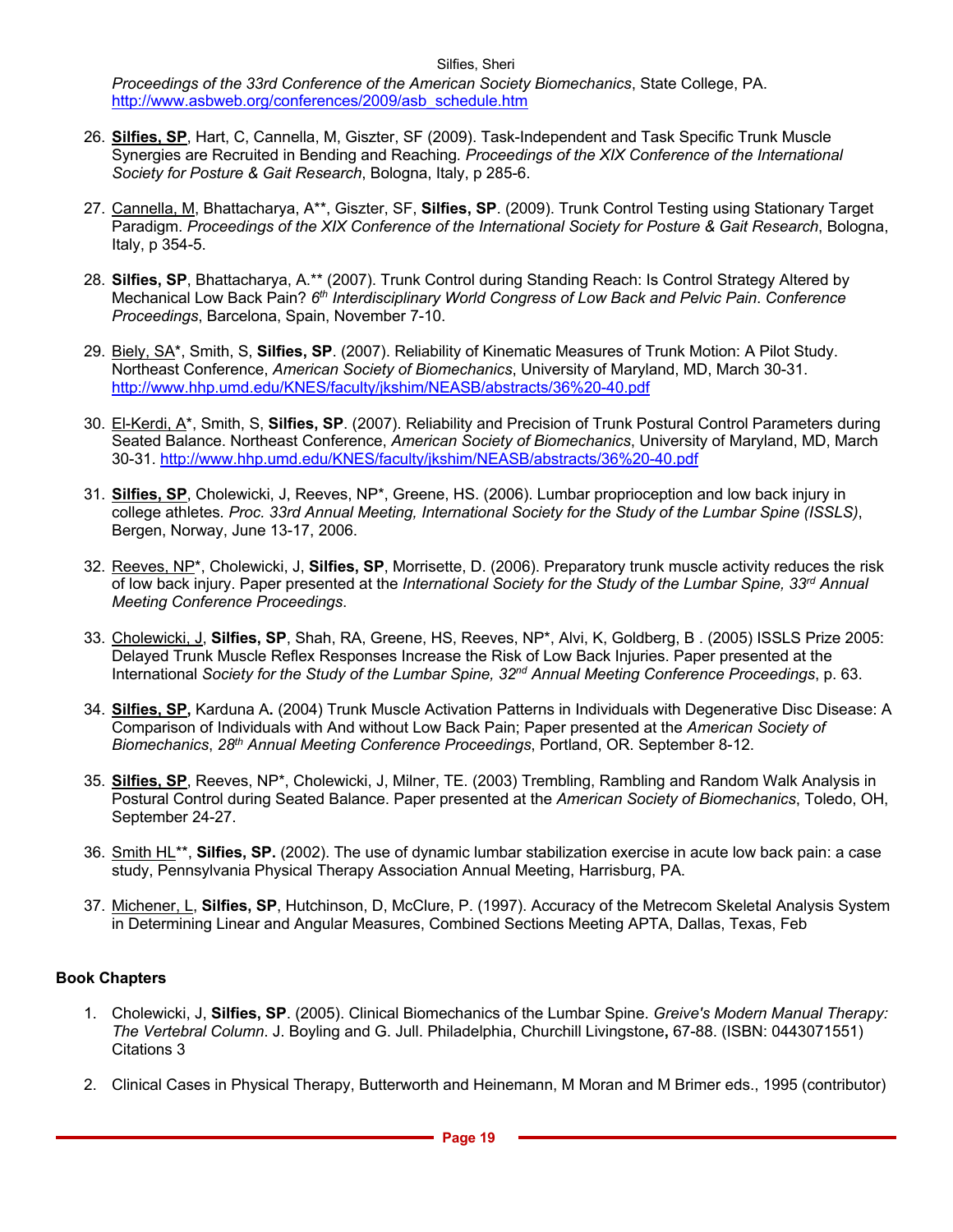# **Seminars**

1. Lumbar Spine Motor Control and Movement Impairment Pathway Treating the Cervical and Lumbar Spine: Can Art, Science and Practice Guidelines All Get Along? American Physical Therapy Association; Annual Orthopaedic Section Meeting, Atlanta, GA, May 5-7, 2016

# **Research Presentation**

- 1. **Silfies SP**, Butowicz C, Camp A, Hendershot B, Davidson B. (2019) Characterizing Motor Planning and Feedback Control Strategies in Individuals with Recurrent Low Back Pain, International Society of Biomechanics/ American Society of Biomechanics, Calgary, CN July 31, 2019
- 2. **Silfies SP.** Improvements in Trunk Neuromuscular Control in Patients with Non-specific Low Back Pain Following a Core Stabilization Program, NIH Pain Consortium 2011, Bethesda, MD, April 14, 2011
- 3. **Silfies SP** Dynamic Trunk Control in Unstable Sitting. 6th Annual Philadelphia Spine Symposium, December 14, 2010.
- 4. **Silfies SP**, Biely S. Clinical Utility of Observations of Aberrant Movement during Standing Forward Bend Testing: Preliminary Analysis. 6th Annual Philadelphia Spine Symposium, December 14, 2010.
- 5. **Silfies, SP,** Seo, AY**\*\*\*** (2005). Trunk Extensor Muscle Imbalances in Chronic Low Back Pain Patients with Degenerative Disc Disease. *APTA Combined Sections Meeting*, New Orleans, LA
- 6. **Silfies SP,** Karduna A. (2003). Muscle Fatigue and Spinal Instability: An Electromyographic Study, Paper presented at *World Congress of Biomechanics*, 39. http://www.asb-biomech.org/onlineabs/2002.html
- 7. **Silfies SP,** Karduna A. (2001). In-vivo Assessment of Panjabi's Theory of Spinal Instability Using EMG. Paper presented at the *North American Spine Society, 16th Annual Meeting Conference Proceedings*, pp 179-181.
- 8. **Silfies SP**, Ebaugh, DD, Pratt, NE. (1998) Depth of Soft Tissue and Skeletal Structures in the Upper Cervical Spine, APTA Scientific Meeting and Exposition, Orlando, FL, June 4-8

# **Invited Presentations and Lectures**

- 1. Biomechanical and Clinical Measures of Core Stability. University of Denver, Neural Control of Movement Seminar Course, Feb 1, 2016
- 2. The Role of Trunk Neuromuscular Control in LBP and Athletic Injuries. University of South Carolina, Arnold School of Public Health, Seminar Series, April 17, 2015.
- 3. Recurrent Low Back Pain: Linking Mechanism to Outcomes. University of South Carolina, School of Medicine, Columbia, SC, February 16, 2015.
- 4. Core Stability and Athletic Injuries. University of South Carolina Graduate and SOM Sports Medicine Seminar, Columbia, SC, February 9, 2015.
- 5. Trunk Neuromuscular Control in Non-specific Low Back Pain and Athletic Injuries, Brotz Seminar Series, Marquette University, Milwaukee, WI, December 6-7, 2012
- 6. Clinical Lumbar Instability: Current Best Evidence, Good Shepherd Penn Partners, Penn Therapy & Fitness, Philadelphia, PA, July 2010
- 7. The ICF Model: Mechanical Low Back Pain, Good Shepherd Penn Partners, Penn Therapy & Fitness, Philadelphia, PA, March 2010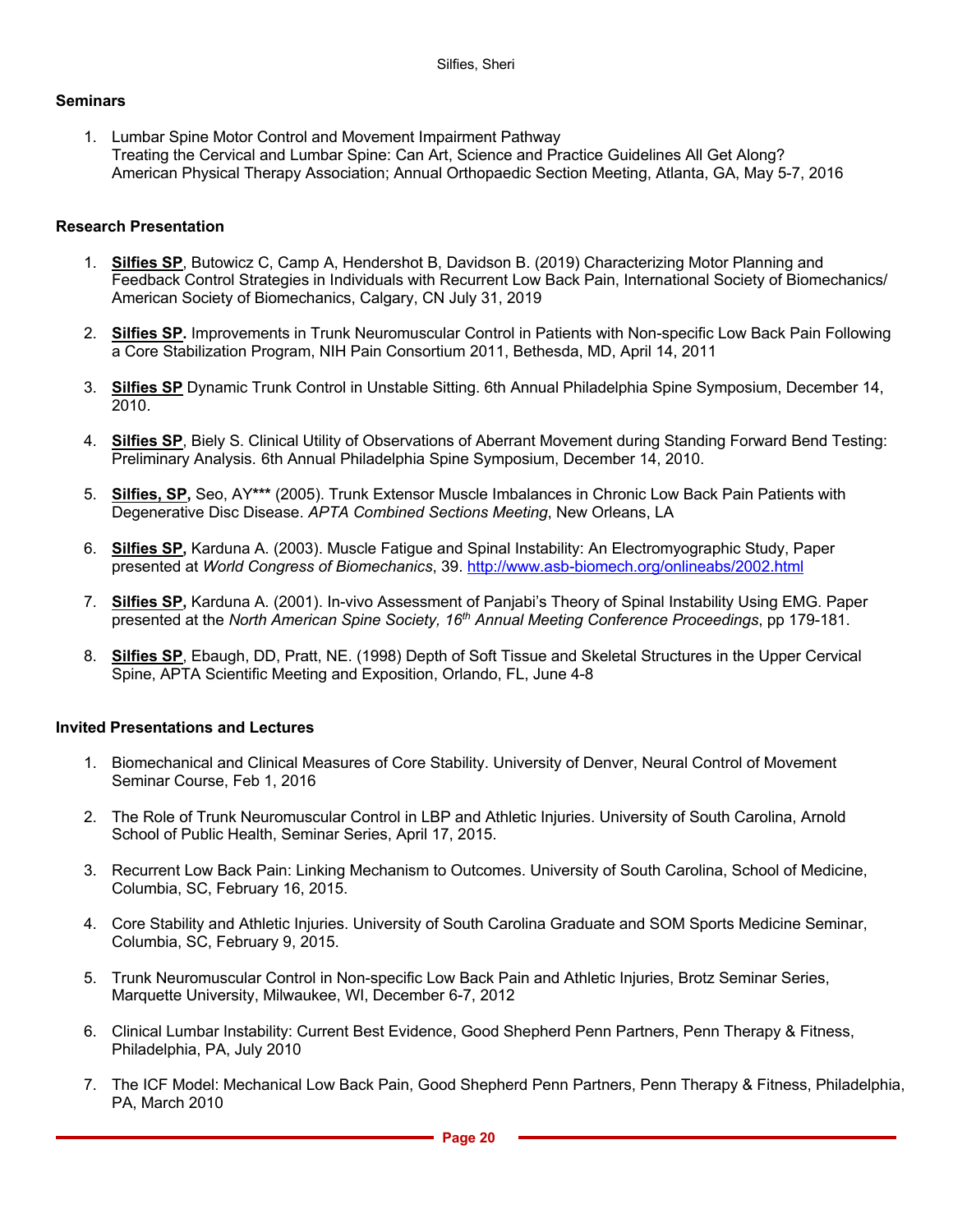- 8. Clinical Decision Making, NE District Pennsylvania Physical Therapy Association, Easton, PA, October, 2002.
- 9. Spinal Diagnostic Imaging, University of the Sciences, Physical Therapy Program, Philadelphia, September 2000.
- 10. Evaluation of Spinal Dysfunction, University of the Sciences, Physical Therapy Program, Philadelphia, October 2000.

# **PATENT AND TECHNOLOGY TRANSFER:**

| International Patent Application- PCT/US17 /22398 | 3/15/2017             |
|---------------------------------------------------|-----------------------|
| Portable Load Testing Device                      |                       |
| U.S. Provisional Patent Application–62/423,261    | 3/16/2016, 11/17/2016 |
| U.S. Patent Application-16073657                  | 1/31/2019             |
| Portable Load Testing Device                      |                       |

#### **PROFESSIONAL SERVICE:**

| <b>Journal Editorial Board</b>                                         |             |
|------------------------------------------------------------------------|-------------|
| Pain Medicine, Editorial Board Member                                  | 2014-2015   |
| Pain Medicine, Section Co-editor, Rehabilitation Section               | $2015 -$    |
| <b>Manuscript Reviewer</b>                                             |             |
| Applied Bionics and Biomechanics                                       | 2004-2010   |
| Pain Medicine                                                          | $2004 -$    |
| Archives of Physical Medicine and Rehabilitation                       | $2006 -$    |
| Physiotherapy Theory and Practice                                      | $2006 -$    |
| Journal of Athletic Training                                           | $2007 -$    |
| <b>Clinical Biomechanics</b>                                           | $2008 -$    |
| Gait & Posture                                                         | $2008 -$    |
| <b>Human Movement Science</b>                                          | $2010 -$    |
| Journal of Applied Biomechanics                                        | $2011 -$    |
| Journal of Back and Musculoskeletal Rehab                              | $2011 -$    |
| Journal of Electromyography & Kinesiology                              | $2013 -$    |
| <b>Applied Ergonomics</b>                                              | $2013 -$    |
| <b>Journal Biomechanics</b>                                            | $2013 -$    |
| PlusOne                                                                | $2015 -$    |
| Sports Medicine                                                        | $2015 -$    |
| <b>Experimental Brain Research</b>                                     | $2015 -$    |
| <b>Reviewer for Grant Proposal</b>                                     |             |
| <b>APTA Scientific Review Committee - Clinical Practice Guidelines</b> | $2013 -$    |
| Academy of Orthopaedic Physical Therapy                                | 2008-2013   |
| Technology Foundation STW, Netherlands                                 | 2016        |
| <b>KU Leuven University</b>                                            | 2014-2017   |
| <b>Review for Professional Monographs</b>                              |             |
| Academy of Orthopedic Phys Ther Orthopaedic Monographs                 | $2017 -$    |
| <b>Membership in Scientific/Professional Societies</b>                 |             |
| American Physical Therapy Association                                  | 1987 -      |
| <b>APTA Section on Research</b>                                        | $2001 -$    |
| Academy of Orthopedic Physical Therapy                                 | 1988 -      |
| American Academy of Sports Physical Therapy                            | $2013 -$    |
| American Society of Biomechanics                                       | $2004 -$    |
| International Society of Posture and Gait Research                     | 2008 - 2013 |
|                                                                        |             |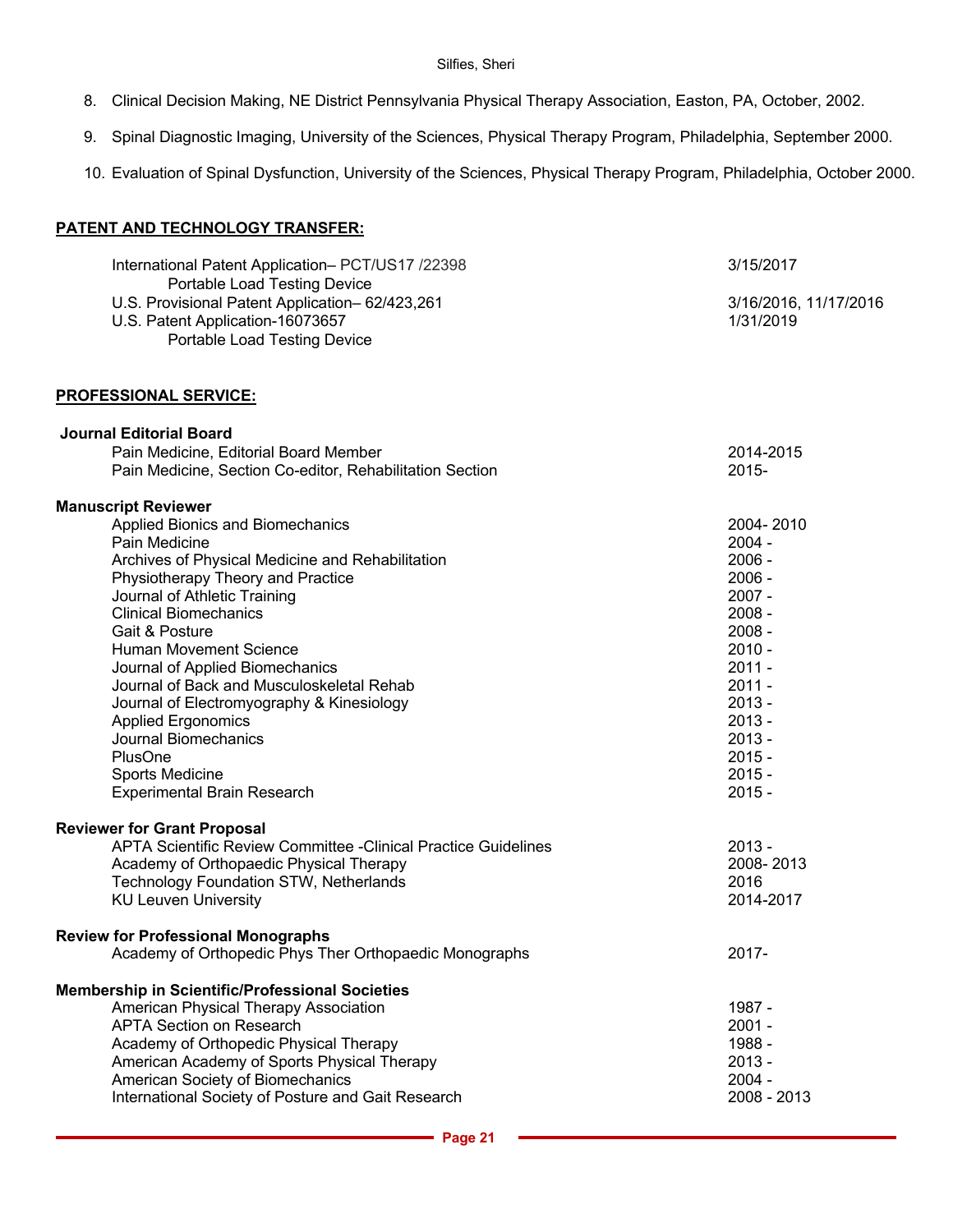| Silfies, Sheri                                                                                                                                                                                                                                                                                                               |                                                                            |
|------------------------------------------------------------------------------------------------------------------------------------------------------------------------------------------------------------------------------------------------------------------------------------------------------------------------------|----------------------------------------------------------------------------|
| American College of Sports Medicine<br>North American Spine Society<br>Pennsylvania Physical Therapy Association<br>Chair, Membership Committee of NE District<br>Delaware Physical Therapy Association<br>North Carolina Physical Therapy Association                                                                       | 2012-<br>2015 - 2017<br>1987 - 2002<br>1995 - 1997<br>2002 - 2018<br>2018- |
| <b>Positions Held In Professional Societies</b><br>American College of Sports Medicine<br><b>Abstract Reviewer for Annual Conference</b>                                                                                                                                                                                     | 2016-                                                                      |
| American Society of Biomechanics<br>Conference Program Committee<br><b>Abstract Reviewer for Annual Conference</b>                                                                                                                                                                                                           | 2016<br>2016-                                                              |
| Academy of Orthopedic Physical Therapy<br>Clinical Practice Guideline Low Back Pain Revision Team<br><b>Research Committee</b><br>Abstract Reviewer for Combined Section Meeting                                                                                                                                             | $2016 -$<br>2003 - 2007<br>$2001 -$                                        |
| <b>APTA Section on Research</b><br>Scientific Reviewer, Abstract Review Committee<br>Ad Hoc Abstract Reviewer                                                                                                                                                                                                                | 2008 - 2011<br>2010 - 2014                                                 |
| <b>UNIVERSITY SERVICE:</b>                                                                                                                                                                                                                                                                                                   |                                                                            |
| <b>University of South Carolina</b><br>Discovery Day Research Judge                                                                                                                                                                                                                                                          | 2019-                                                                      |
| <b>Arnold School of Public Heath</b><br><b>BBIP Mentor</b>                                                                                                                                                                                                                                                                   | 2019                                                                       |
| <b>Depart of Exercise Science</b><br><b>PhD Admissions and Curriculum Committee</b>                                                                                                                                                                                                                                          | 2018-                                                                      |
| <b>Program in Physical Therapy</b><br><b>Admissions Committee</b><br><b>Curriculum Committee</b><br><b>Accreditation Committee</b><br><b>Faculty Search Committee</b>                                                                                                                                                        | 2018-<br>2018-<br>2018<br>2019-                                            |
| <b>Drexel University</b><br>Drexel Research Day Judge<br>Faculty Senate Representative (Alternate)<br>Human Subjects Institutional Review Board IRB #1(member)<br>Human Research Protection, IRB #3 (member)<br>Lab Safety Committee (member)                                                                                | 2004 - 2014<br>2007 - 2010<br>2008 - 2012<br>2012 - 2018<br>2012 - 2015    |
| <b>Drexel College Nursing and Health Professions</b><br><b>Bylaws Committee (member)</b><br>Search Committee, Associate Vice Provost for Research<br>Search Committee, Vice Provost for Research<br>Research Committee (member)<br>Clinical Practice Advisory Committee (member)<br>Tenure and Promotions Committee (member) | 2003 - 2006<br>2009<br>2010<br>2010-2014<br>2012-2014<br>2015 - 2018       |